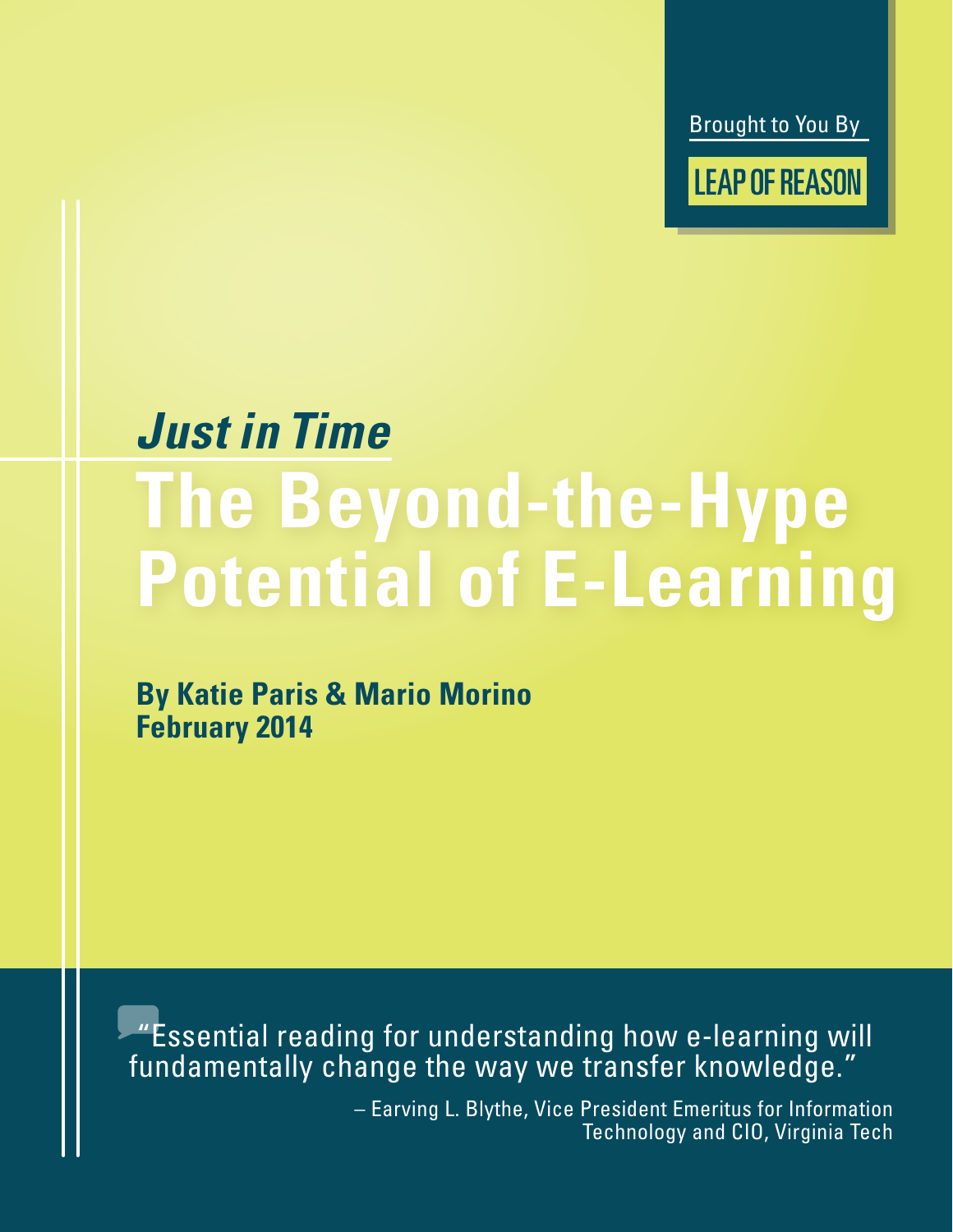# **Contents**

| Perspectives on the Current State of E-Learning10                           |  |
|-----------------------------------------------------------------------------|--|
| <b>Deciding Factors: What Will Determine How E-learning Gets Applied?13</b> |  |
|                                                                             |  |
|                                                                             |  |
| <b>Considerations for the Future: Where Are We Headed?</b> 23               |  |
|                                                                             |  |
|                                                                             |  |
|                                                                             |  |
|                                                                             |  |
|                                                                             |  |
|                                                                             |  |

The publisher encourages and grants permission for the distribution and reproduction of copies of this work for non-commercial purposes. Permissions for adaptation, derivative work, or any other modification may be available by contacting info@leapofreason.org.

Copyright © 2014 by the Morino Institute. All rights reserved.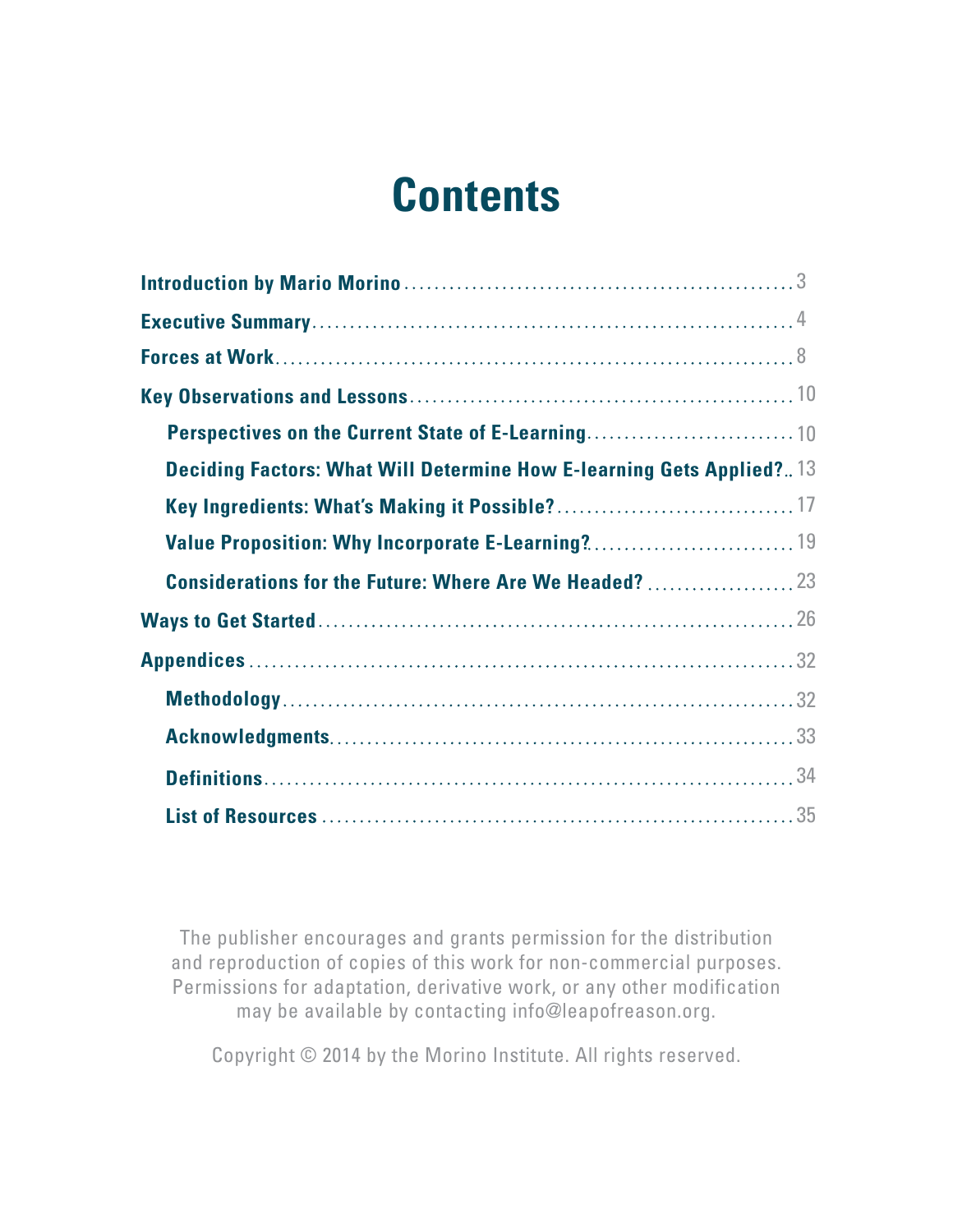# <span id="page-2-0"></span>**Introduction by Mario Morino**

In 2012, at the White House Forum on Philanthropy and Innovation, I introduced the idea of an online academy for performance-driven nonprofit executives and managers. I hoped the idea would trigger thinking about how e-learning could help address the social and public sectors' acute need to attract, develop, and retain talent. To my surprise, participants began talking about this academy as though it were a fait accompli—that is, they were assuming that the first online courses would be available soon.

Creating an academy is light-years beyond the capacity of the Morino Institute. But because of the very positive reaction to the concept, our team decided to learn more about the state of e-learning and its potential as an agent for change.

We did not start with significant expertise in e-learning, so we used the landscaping process that I had learned in my business life to understand and assess a new technology, market sector, or major trend. My colleague Katie Paris and I spent almost a year consulting more than 100 leading thinkers, practitioners, entrepreneurs, and analysts with deep expertise and broad perspectives. We are especially grateful to those we highlight in **[Acknowledgments](#page-32-0)**. Given the scope of this topic, we cannot bill our year of learning as exhaustive or fully comprehensive; nonetheless, we came away convinced of the potential that e-learning offers for developing talent and improving program and service delivery—even factoring in the hyped promises and overzealous predictions that often accompany these advances.

Whether you're an executive director, social worker, teacher, youth worker, caregiver, or performance specialist, you face an intense need, as part of what you do each day, to help people develop and grow. Imagine being able to access exactly what you need at the very time you need it, in a format that's quick and easy to digest and apply. Imagine further e-learning for communication, orientation, and specialized education—such as a teacher **[preparing a](http://leapofreason.org/pinterest-teachers)  [lesson](http://leapofreason.org/pinterest-teachers)**, a business manager or CFO learning **[about investments and retirement planning](http://leapofreason.org/nytimes-finance-class-web)**, or a volunteer working with the elderly getting the contextual "how-to" orientation that is so often ignored. In the same way that some teachers are already enhancing the classroom experience through their use of **[digital content](http://leapofreason.org/edudemic-teachers-guide-digital-content)** and **[Web 2.0 tools](http://leapofreason.org/edsurge-teachers-favored-web-2-0-tools)**, imagine case managers and other service providers using social media to ask questions in real time and integrating e-learning content into the trainings and support they provide to make illustrations more vivid and concepts more concrete.

We plan to write a companion paper that will offer insights on the academy concept and how e-learning could be meaningfully applied to talent development in the social and public sectors (honestly recognizing what it would take and why attempts up to this point have fallen short). But because e-learning is likely to play a critical role in how knowledge is accessed and transferred in all aspects of life, we have written this document for all leaders, managers, and anyone interested in e-learning.

Mai Moi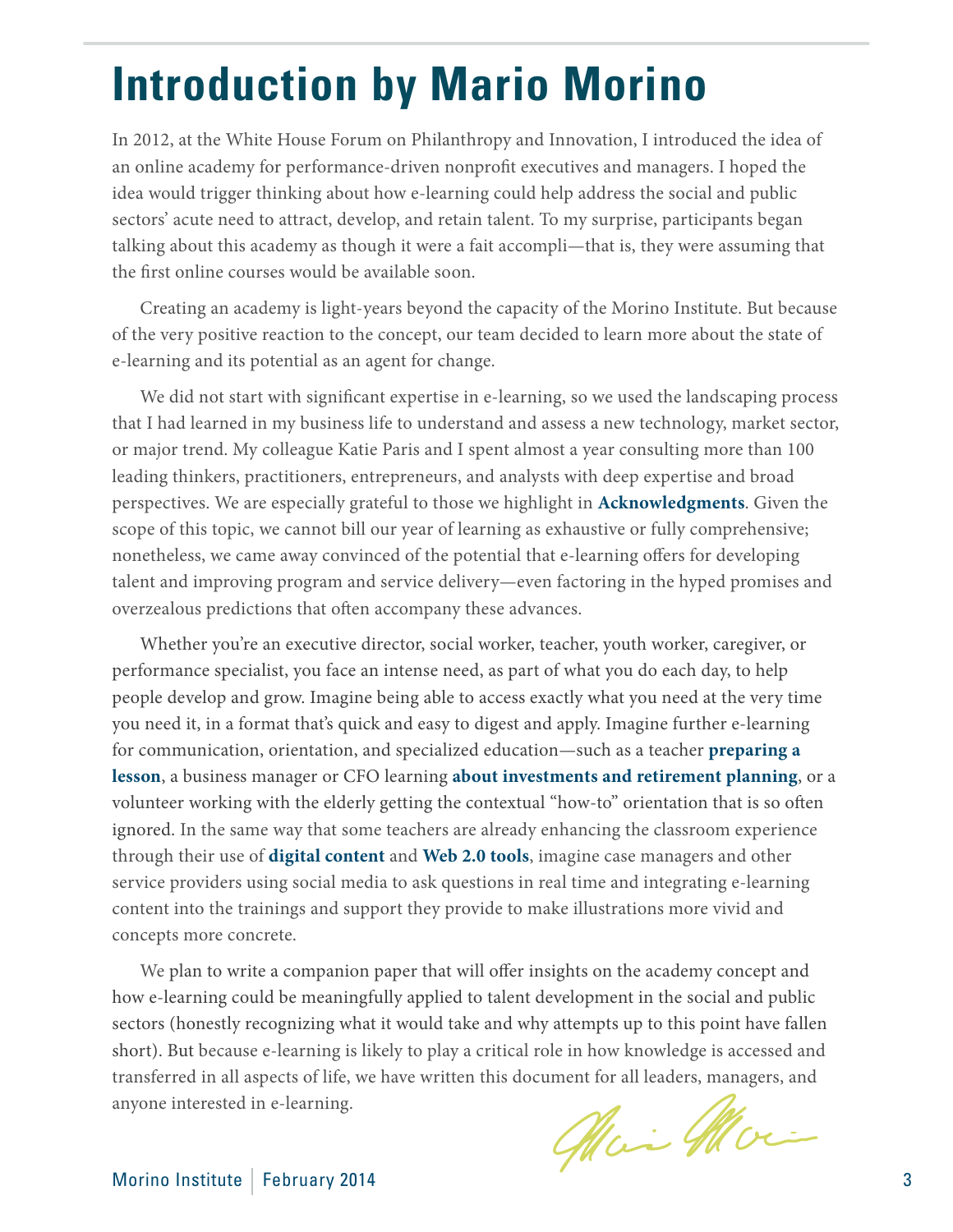# <span id="page-3-0"></span>**Executive Summary**

In the movie *2001: A Space Odyssey*, the computer HAL 9000 made humanity's vast troves of knowledge immediately accessible. In 2014, this science-fiction vision is quickly becoming reality. We are "rapidly moving to a point where what you know is less relevant than how you learn and how fast you can adapt how you learn over time," in the words of **[Mu Sigma](http://leapofreason.org/mu-sigma)** CEO Dhiraj C. Rajaram. While the media has widely reported significant disruption in our education sector, particularly higher education, Rajaram's forecast puts front and center the potential of e-learning to fundamentally change the way we deliver, process, and transfer knowledge across all sectors of our economy, far beyond the confines of the formal education field.

Online distance education has been around for a long time, but what we're witnessing today is qualitatively and quantitatively different. We now have an Internet awash in e-learning offerings, new ed tech companies cropping up overnight, Silicon Valley investing millions, innovations emerging from outside education's mainstream, and people in their living rooms learning how to program.

As with so many of the new tech and online opportunities of the past, however, the hype surrounding e-learning makes it challenging to find the substance. As James Shepard of the nonprofit human capital management consulting firm AchieveMission reminded us, "Early failures made [the introduction of tablet computers] more difficult for Steve Jobs to build internal support at Apple and for long-standing industry experts to **[see the new opportunity](http://leapofreason.org/eweek-now-is-different)**." A recent *New York Times* article, **["After Setbacks, Online Courses Are Rethought,](http://leapofreason.org/nytimes-online-courses-rethought)"** noted that "some draw an analogy to mobile phones, which took several generations to progress from clunky and unreliable to indispensable." And Sebastian Thrun, founder of the online course provider Udacity (and also the inventor of the self-driving car and the project lead on Google Glass), acknowledged, "Few ideas work on the first try. Iteration is key to innovation. "

So why all the hype, attention, and iteration around e-learning right now?

# **It's not what you know. It's how you learn.**

For starters, our nation has incurred a major financial reset. Families are feeling the costs of higher education more than ever before. Simultaneously, relatively recent major advances in technology—including cloud computing, social media, and smartphones—have fundamentally reshaped how we function. Today's youth consider a kid using technology in the '90s a Luddite. As a result, what was "intellectual exchange" at our colleges and universities ten years ago is now pushing boards to ponder their future.

But this movement is fueled by other, deeper trends. **Seismic and structural shifts**, from the aging of America to the redefinition of work, are demanding that organizations and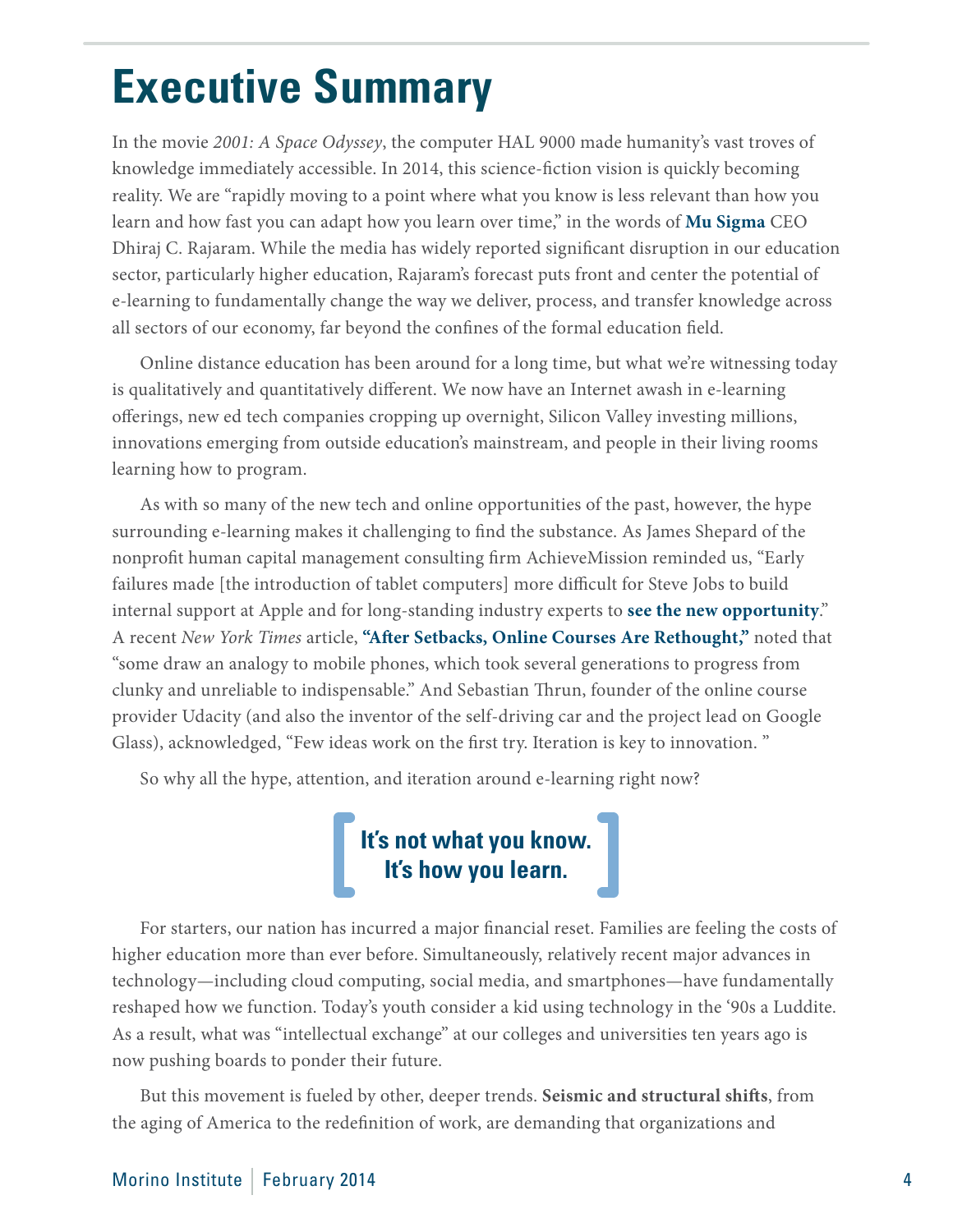individuals reinvent themselves and reimagine their futures. Chronic physical health challenges, mass incarceration, permanent unemployment, and other pressures underlie a growing concern about our **population's readiness to compete** in a 21st-century global economy. **Growing challenges for education**, including lagging achievement in K-12 and skyrocketing tuition costs in higher education, are driving individuals and families to demand better options and to question the return on a college degree. Meanwhile, new and emerging **online tools and technologies** are disrupting educational content and delivery, and **freeform, DIY (do-it-yourself) learning** has already moved education well beyond educational institutions and into our everyday lives.

These ingredients of disruptive innovation, combined with others we cannot yet anticipate, will continue to accelerate the speed of access to high-quality, low-cost educational content to a level we have not seen before.

There is little doubt that e-learning will replace some aspects of traditional education. But despite the predictions of technology futurists, what will happen to our educational institutions is not at all straightforward. Organizations will not simply choose between remaining placebased or putting all their offerings online. Many organizations and institutions will blend e-learning and face-to-face instruction. While some of these efforts will amount to cosmetic tweaks or add-ons, the true innovators will go much further. As Clayton Christensen recently **[wrote](http://leapofreason.org/nytimes-online-education-transformation)**, "The lessons from any number of industries teach us that those that truly innovate fundamentally transforming the model, instead of just incorporating the technology into established methods of operation—will have the final say."

Which institutions live on, which ones disappear, and which ones consolidate—and which educational offerings move online, which remain face-to-face, and which are blended—will depend on several factors:

- **• Cost, efficiency, and convenience:** Learners with budget, geographical, family, work, and other life constraints view education as more transactional and are more likely to look to lower-cost, easier-to-access e-learning options.
- **• Brand, reputation, and networks:** The prestige of attending select universities and institutions (and the social capital, networks, and connections that go with them) are too strong to be replaced by lower-cost options. But many less-prestigious institutions will change significantly—or wither on the vine.
- **• Place and experience:** The more we go high tech, the greater the need for high touch—that is, the emotional and social experience of meeting others in person, in physical places.
- **Structure:** Certain learners, at various stages of life, will continue to need the predictability and oversight that only a physical setting with a set schedule can provide.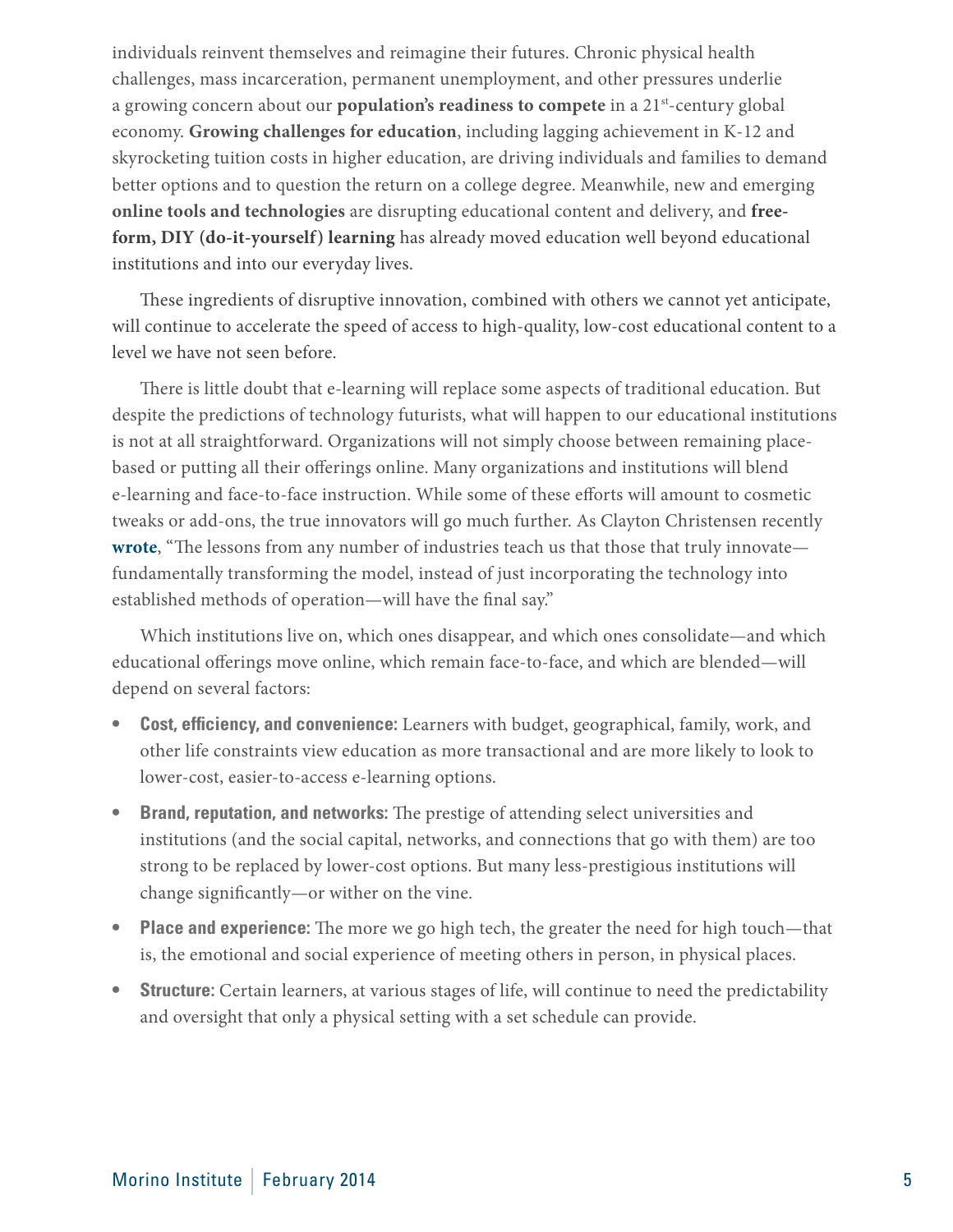Regardless of where organizations or institutions start, it is those that see digital and placebased learning as mutually exclusive that may be in the most trouble.

While institutions navigate these uncertainties, the ground will continue to shift beneath us. Disruption not only changes existing markets (IBIS Capital maps them in this **[2013 report](http://leapofreason.org/IBIS-global-elearning-investment-review-2013)**) but also creates new ones. Here are a few of the new opportunities we foresee:

Over the next ten years, we will see, finally, the realization of **"just-in-time learning"** being able to access information easily and inexpensively at the precise moment of relevance.

We will see many more employers move away from an exclusive focus on "seat time" and credit hours for determining whether candidates are qualified for positions. Employers will give increasing weight to **competency-based assessment and certification**, which offer the promise of faster, more effective career training, job searching, and matching of skills to needs.

As employers seek to leverage e-learning offerings for talent development within their organizations, we will see the mainstreaming of the **"learning concierge"**—content navigation experts who help others find and customize the content they need to learn in order to progress in their careers.

# **Access to a computer does not necessarily mean access to education or learning.**

We will see **"blended learning"** proliferate, as organizations experiment with ways to make their educational offerings more relevant, personalized, and interactive, not just cheaper and more scalable.

In the midst of these radical changes, it's important to keep in mind that access to a computer or mobile technology does not necessarily mean access to education or learning. What matters is the experience that surrounds e-learning and how it's applied. The best technological innovations mean little without performance-driven leaders and managers committed to continuously improving them.

Drawing on the wisdom shared throughout this year-long learning process, we have organized our observations and lessons into five sections. Here is a brief summary of the insights we share in each:

- **Perspectives on the Current State of E-Learning** E-learning's impact will go far beyond the field of education. Merely putting content online is not enough to improve how we teach and learn.
- **Deciding Factors: What Will Determine How It Gets Applied? What will happen to our** institutions depends on several key factors, including brand, cost, place, and structure.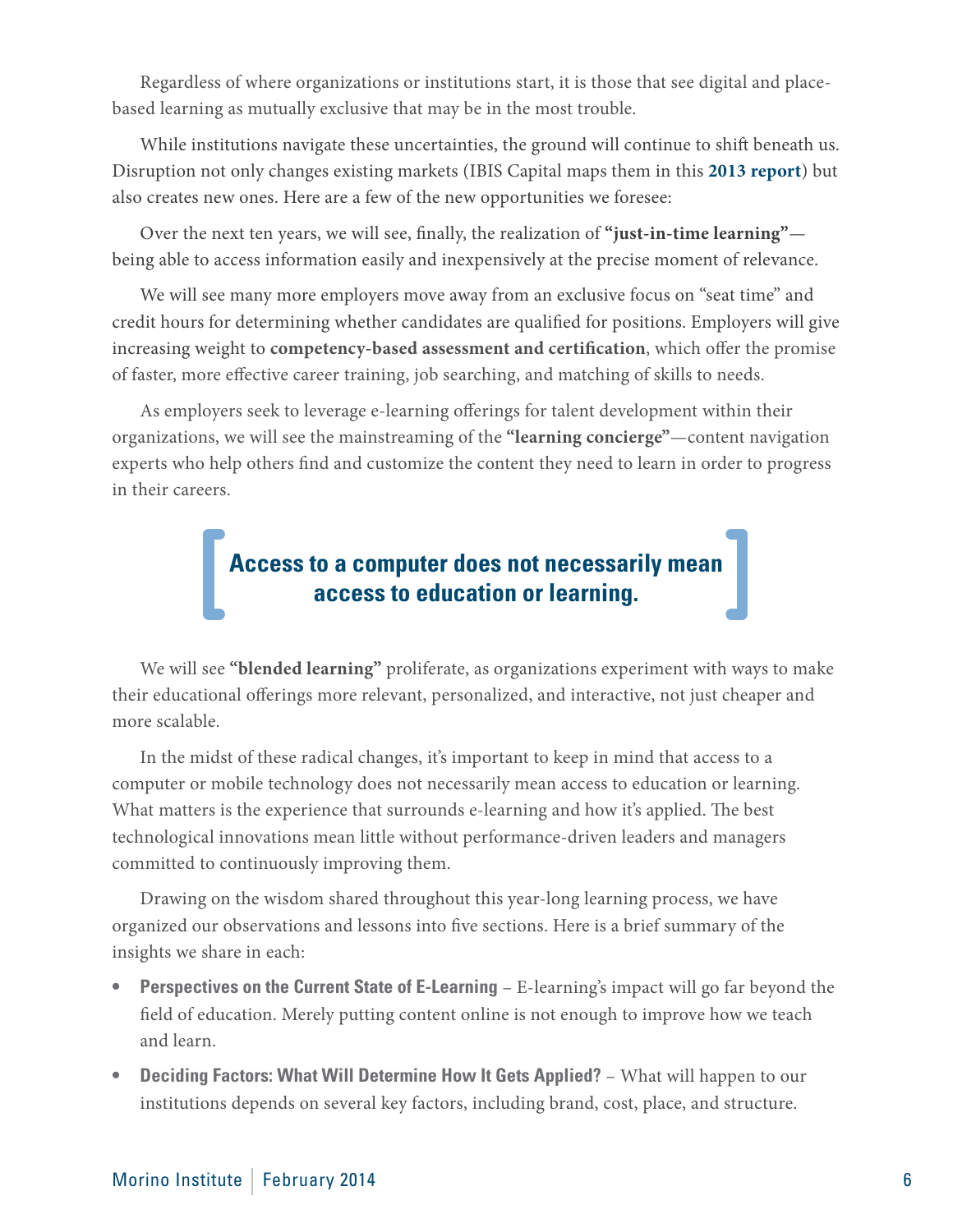- **Key Ingredients: What's Making It Possible?** Disaggregated content and open source are key ingredients of innovation in e-learning.
- **Value Proposition: Why Incorporate E-Learning?** It's not just about scale. In addition to introducing the reality of just-in-time learning, e-learning offers the potential of continuous improvement via immediate feedback; personalization via measurement and self-pacing; and new ways of engaging in active learning (or "learning by doing") and learning from peers.
- **• Considerations for the Future: Where Are We Headed?** With radical shifts in accreditation and certification, e-learning has profound potential to change the flow of talent across all sectors.

As you consider these observations, please keep the following caveats in mind:

- Most of the disruptive innovations will continue to come from the periphery, not from established institutions.
- • Limited data on performance make it difficult to develop conclusions on the newer innovations.
- Much of the media coverage and analysis of the recent surge in e-learning fails to take into account the extensive experience, lessons learned, and achievements in distance learning and other e-learning models in the federal government and higher education.
- The lack of comprehensive market/area segmentation analysis inadvertently focuses attention on higher education and K-12 at the exclusion of other major markets, largely ignoring the broader potential e-learning offers.

Finally, in the **[appendices](#page-31-0)** at the end of this report, we provide the methodology we used to gain a better understanding of the field, the broad definition of "e-learning" we used in this report, basic ways to think more specifically about applying e-learning (in your own work, within your organization, and externally), and a list of recommended resources.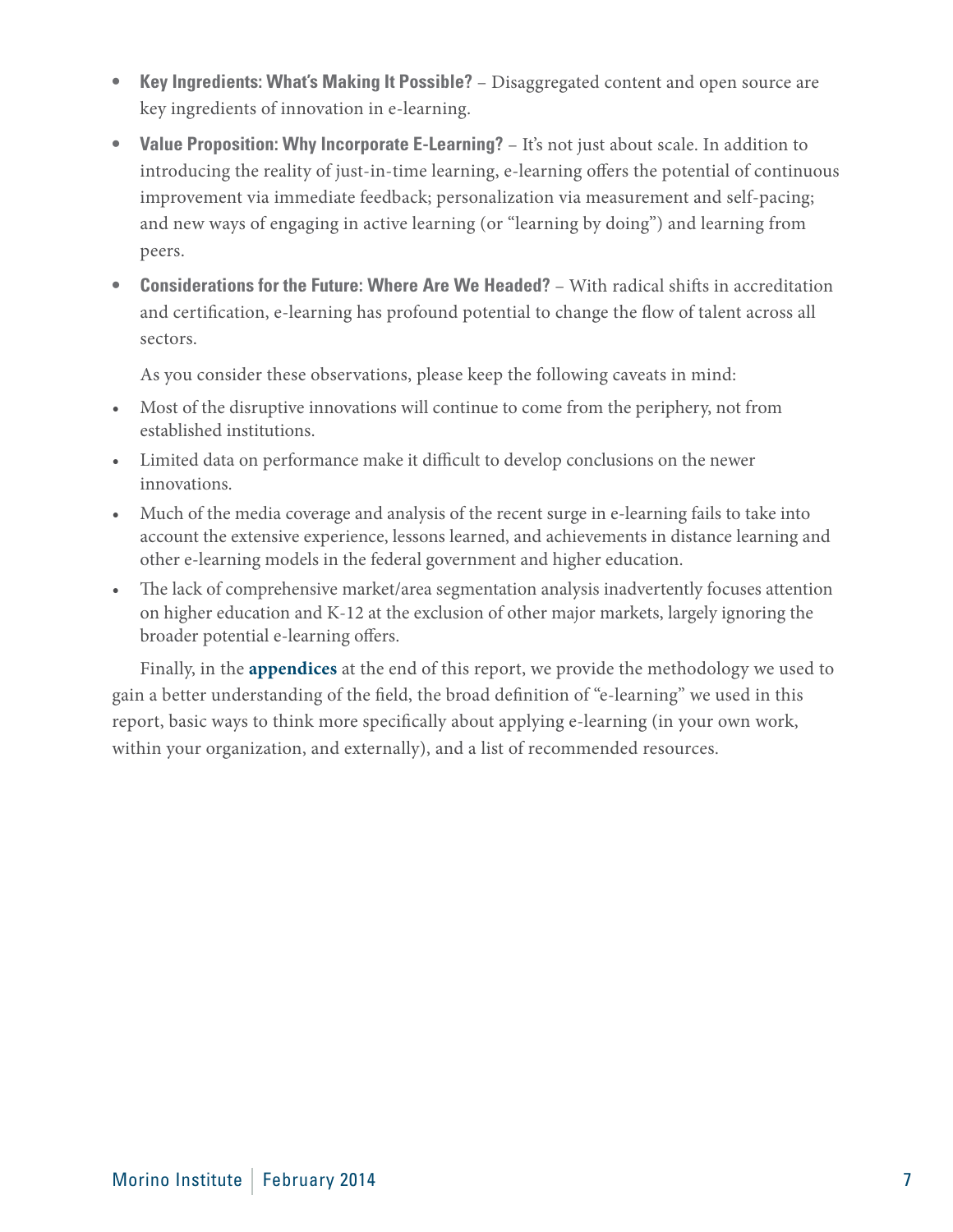# <span id="page-7-0"></span>**Forces at Work**

While e-learning has been with us for many years, innovation is occurring at breakneck speed. To begin to understand why, it's essential to recognize the forces and pressures driving organizations to rethink their relevance, role, and model, including:

#### **1 Seismic changes and structural shifts**

Our nation and economy have been undergoing massive shifts for decades as a result of globalization and the adoption of new technologies. The financial system implosion and Great Recession accelerated these structural changes on multiple fronts. When you add in the impact of the aging of the American population, huge debts and deficits, shifting ethnic and racial demographics, climate change, the costs of combating terrorism, and dramatic changes in the workplace, you can appreciate why we describe these shifts as "seismic." But whatever term you use to describe these massive changes, it is clear that organizations of all types must be willing to face them head on, look at their potential impact on the organization's mission, and adapt or reinvent themselves accordingly.

Dramatic advances in information technology and communication (IT&C) are both driving the need for reinvention and serving as a means by which to facilitate it. IT&C has made the world more interconnected and interdependent than we can fully comprehend. Open source, cloud computing, and mobility converge on the Internet over high-bandwidth telecommunications piping and telephony to make possible access, speed, agility, and adaptability of a magnitude materially different from that of any previous era. They are liberating us from our time-bound or place-restricted past.

#### **2** A growing concern with the readiness of our population

The impact of poor educational achievement in K-12, chronic physical health challenges (from obesity to asthma to diabetes), mass incarceration, drug abuse, and a growing class of permanently unemployed is driven home in the report *[Ready, Willing and Unable to Serve](http://leapofreason.org/mission-readiness-ready-willing)* from the nonprofit organization Mission: Readiness. The report finds that 75% of young people aged 17 to 24 are unable to enlist in the military because they fail to graduate from high school, have a criminal record, or are physically unfit for service.

**3 Growing challenges for education in America**  *Education Week* **reports** that while high school graduation rates have gradually increased (the latest figures have us at the highest point since the 1970s), nearly one million students are dropping out. According to **[data](http://www.oecd.org/edu/highlights.pdf)** from the Organization for Economic Cooperation and Development (OECD), in the decades since World War II the United States has fallen from number 1 to number 22 among industrialized countries in the rate of high school graduations. OECD's latest Program for International Student Assessment (PISA) **[results](http://leapofreason.org/oecd-keyfindings-2012)** further indicate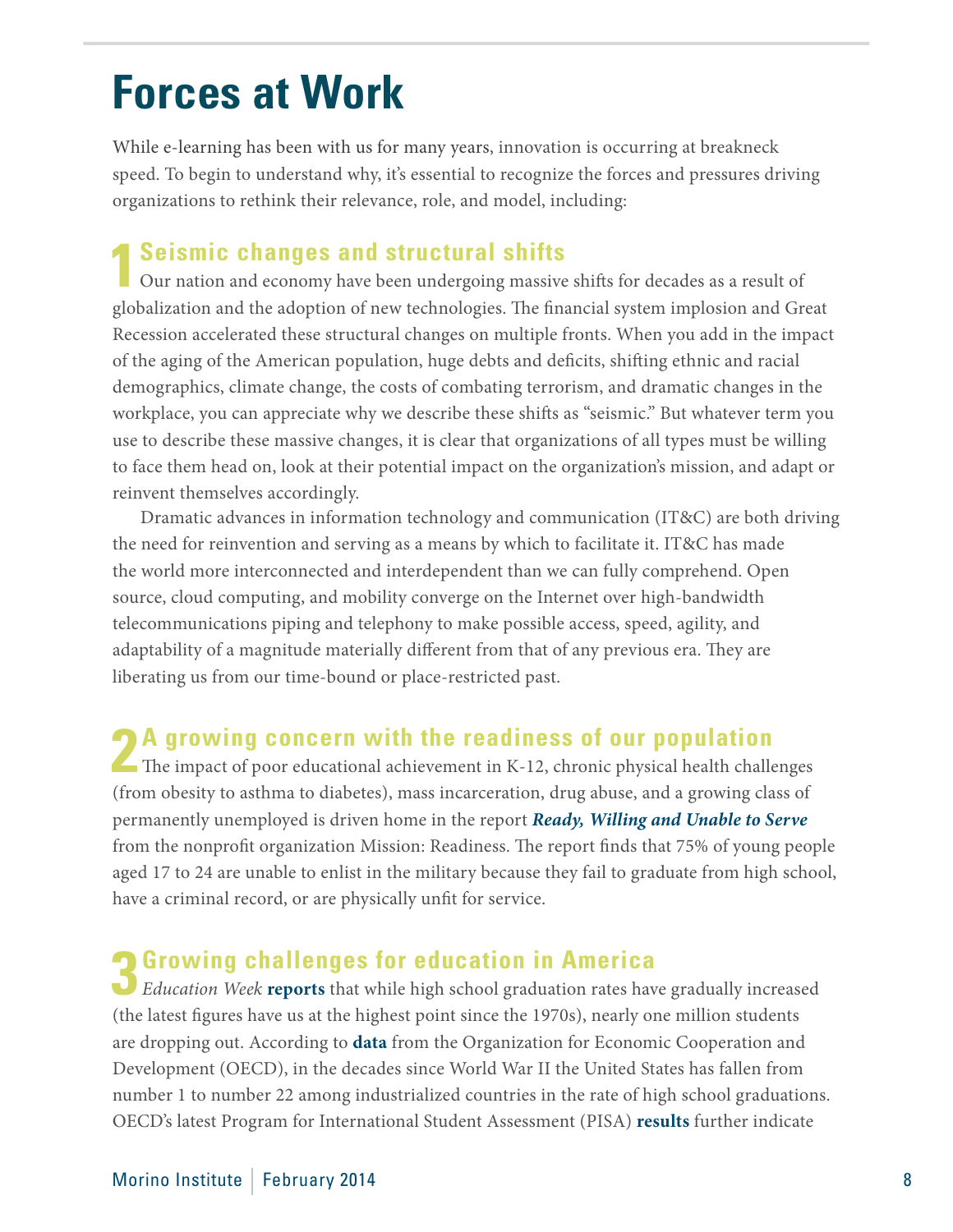that educational achievement and outcomes of high school students in reading, science, and mathematics are average at best. At the same time, college graduation rates recently reached a **[new high,](http://leapofreason.org/nytimes-rise-college-degrees-america)** but we still **[lag internationally](http://leapofreason.org/century-foundation-college-degrees-international)** and low-income students are dramatically less likely to enroll in and graduate from college than more affluent students. More recently, increasing tuition costs, the impact of more than \$1 trillion in student loan debt, the disconnect between degrees and careers for many graduates, the acute shortage of talent sought by employers, and challenges inherent in training people to learn new skills have brought into question the value proposition of the college degree, making higher education—or at least key segments of it ripe for disruptive change.

#### **4 Disruptive changes in educational content, delivery, and learning**

Despite the prevalence of inflated claims, there is no question that new and emerging online tools will produce profound changes in how people access and transfer knowledge. Owing to increased bandwidth, technological innovations, and the positive externality of networks (becoming more useful as more people join), online educational content will be:

- Disaggregated into modular, discrete, and digestible units or "learning nuggets";
- Relatively inexpensive or even free;
- Findable via sophisticated search and navigation systems;
- Anywhere, anytime, and accessible in multiple ways through cloud computing, netbooks, tablets, smartphones, and even wearable devices such as **[Google Glass](http://leapofreason.org/google-glass)**;
- Personalized, self-paced, and adapted for different learning styles and needs;
- Social and participatory, fueling group-based learning and drawing on the wisdom of the crowd;
- Available via open systems with interoperable and portable protocols (e.g., videos and exercises can be reused, remixed, and/or repurposed in unlimited ways);
- Continuously improved as a result of real-time feedback; and
- A legitimate pathway to earn competency-based credentials with market value.

**5 The emergence of free-form learning**<br>
Enabled by the Internet and digital literacy, DIY learning is flourishing outside of major institutions. True to the theme that innovation comes from the periphery rather than the core of an industry or sector, untold numbers of e-learning offerings are popping up outside of the mainstream of education and business. Just consider these few as indicative of a much broader wave: **[The Landmark Forum](http://leapofreason.org/landmark-forum)**, for life coaching; **[CodeAcademy](http://leapofreason.org/code-academy)**, to learn how to code; **[Feast](http://leapofreason.org/lets-feast)**, for cooking lessons; and **[WebMD on YouTube](http://leapofreason.org/web-MD)**, for learning a range of exercise and fitness techniques. Learning consumers—especially young people for whom digital environments are second nature—are in the driver's seat. And in our knowledge-driven economy, those who know how to fill knowledge gaps by themselves and skillfully curate content for others are in increasing demand.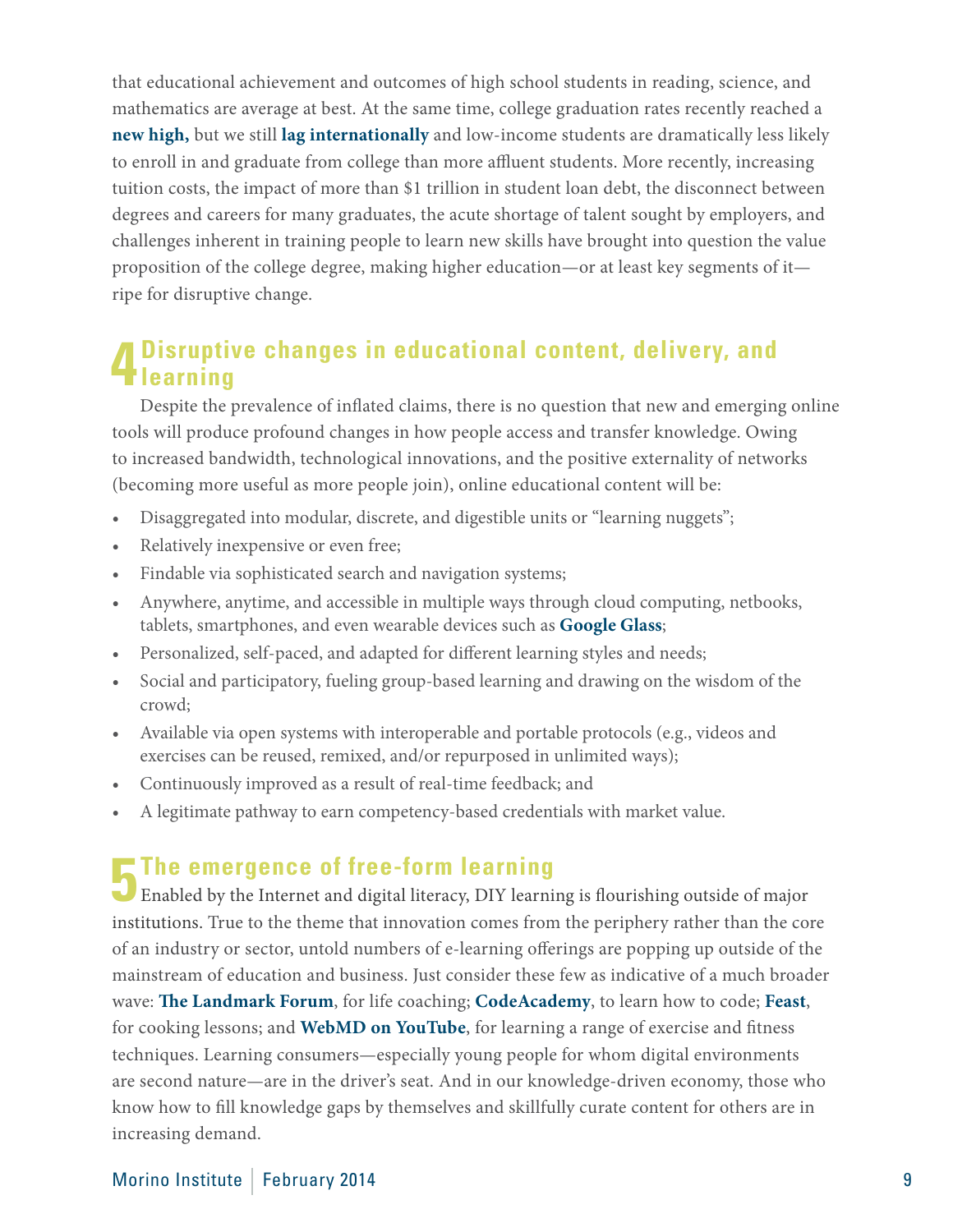# <span id="page-9-0"></span>**Key Observations and Lessons**

As we considered the current rate of technological innovation in e-learning, we tried to do so within the historical context of the evolution of online education and other disruptive innovations. To help distill our thinking about the state of e-learning, its implications and potential, we organized our views into five categories:

- **Perspectives on the Curent State of E-Learning**
- **• [Deciding Factors: What Will Determine How E-Learning Gets Applied?](#page-12-0)**
- **Key Ingredients: What's Making It Possible?**
- **• [Value Proposition: Why Incorporate E-learning?](#page-18-0)**
- **[•](#page-23-0) [Considerations for the Future: Where Are We Headed?](#page-22-0)**

# **Perspectives on the Current State of E-Learning**

#### **It's Not Just About Education**

Assessing the emergence of e-learning only through the lens of education misses the point. Consider, for example, the sheer size of the corporate training market. According to the **[annual](http://leapofreason.org/ASTD-state-of-industry-2012)  [industry report](http://leapofreason.org/ASTD-state-of-industry-2012)** of the American Society for Training and Development, U.S. organizations spent \$156 billion on employee learning in 2011. **[Trainingindustry.com](http://leapofreason.org/training-industry-size-market)** estimated the global corporate training market at \$287 billion. In addition to education and corporate training, e-learning markets already include professional development, continuing education, consumer education, pleasure and hobby learning, and DIY. We can only guess at the applications that will come next.

# **Lesson**

E-learning will play a role in changing how we transfer and access knowledge in all aspects of life, and, in turn, how we learn and continuously adapt how we learn. It is through this lens that a vivid picture emerges of the potential impact of e-learning on how individuals, organizations, and networks operate and interact individual to individual, individual to organization, and organization to organization.

#### **Evolutionary, Not Revolutionary**

As so many veterans and experts reminded us, e-learning in its broadest context (i.e., distance learning) is not new. Even in the dramatically titled report *[An Avalanche Is Coming: Higher](http://leapofreason.org/pearson-avalanche)  [Education and the Revolution Ahead](http://leapofreason.org/pearson-avalanche)*, education giant Pearson acknowledges that "the Open University in the UK is an age-old example of learning that has happened away from a university campus, and the Allama Iqbal Open University in Pakistan has been providing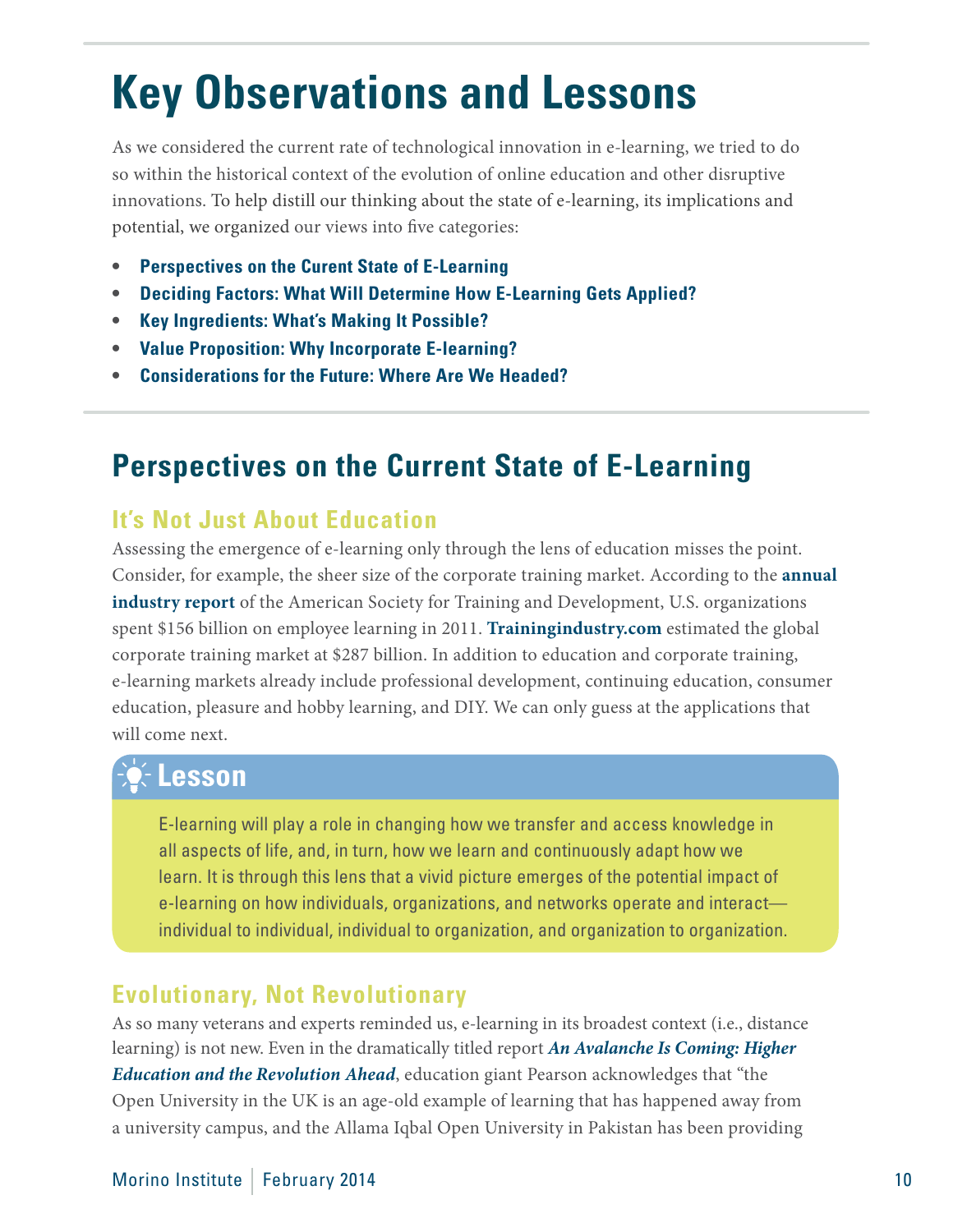courses for the masses via television for decades." The more moderately titled infographic **"[The Evolution of Online Learning](http://leapofreason.org/rasmussen-evolution-learning-technologies)  [Technologies"](http://leapofreason.org/rasmussen-evolution-learning-technologies)** from Rasmussen College traces distance learning back to a correspondence course in 1728. Echoing the mood of today, Thomas Edison declared in 1913 that the school system would be "completely changed" by the introduction of film in the decade ahead.

Whether you call it e-learning, distance learning, networked learning, social learning, or connected learning, it's been with us for years in various forms and iterations. We yearn for the day in which we don't have to put a prefix or adjective in front of "learning." We know we're not there yet, but we are encouraged by the **[recent](http://trends.masie.com/archives/2013/8/19/785-goodbye-elearning-jane-pauley-on-boomers-wearable-perfor.html)  [observation](http://trends.masie.com/archives/2013/8/19/785-goodbye-elearning-jane-pauley-on-boomers-wearable-perfor.html)** of learning guru Elliott Masie that those who have been developing e-learning courses and trainings for decades, including in the military and intelligence community, are indeed beginning to just call it "learning."

#### **Lesson**

To better understand the implications of e-learning, keep the historical perspective in mind. Take the time to learn from the experiences of others and understand how e-learning fits into the broader evolution of technology-enabled learning. Technology futurists are almost always wrong as they forecast the future in logical terms, forgetting that "life happens" when people get involved.

#### **Going Online Is Not Enough**

All over America, schoolteachers now use PowerPoint or Smart Boards to present the same lessons that they or their predecessors previously shared on a whiteboard, blackboard, or transparency. If they don't enhance the content to take advantage of the new medium, that's a huge missed opportunity. Similarly, in the world of e-learning, just putting content online doesn't change anything. For instance, how many Massively Open Online Courses (MOOCs) have done nothing more than videotape a professor's lecture? Granted, more people can access the course if it's delivered online. But was the lecture good to begin with, and how, if at all, was it made better?

*"A general rule of thumb is that people absorb more technological change in the long term, and less in the short term, than they currently expect. . . . We can expect E-learning to have dramatic long-term effects on how people learn continuously, and just-in-time, over their lives. But we won't see an immediate change-over."*

**—Jim Reid, formerly of SAIC**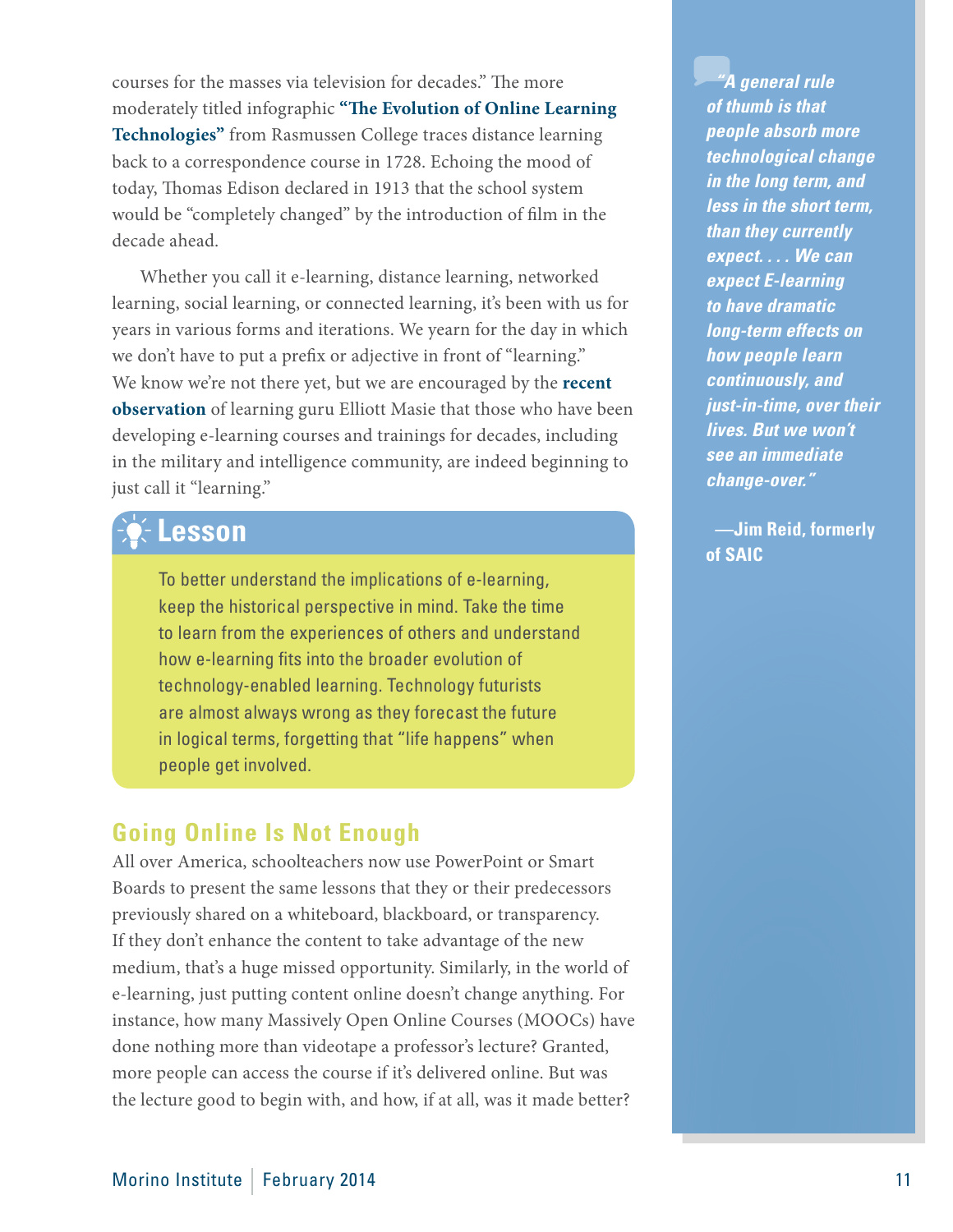Bruce Guile of Course Gateway, which helps institutions take advantage of new educational technologies, makes the case that e-learning tools and approaches have so far "augmented" rather than fundamentally changed "learning (individual acquiring knowledge) and personal teaching (exercise of inspiring/helping others to learn)." Gregory A. Jackson, vice president at EDUCAUSE, **[argues](http://www.educause.edu/library/resources/it-based-transformation-higher-education-possibilities-and-prospects)**  that if information technologies are to make higher education better, and not just more efficient, we must "exploit opportunities and address problems." Based on what we have observed, institutions must redo their courses and curricula to take advantage of the speed, access, and interactivity that the online medium offers. **[Dr.](http://leapofreason.org/ncat-who-we-are)  [Carol Twigg's work](http://leapofreason.org/ncat-who-we-are)** with 30 colleges and universities demonstrated that technology can improve learning outcomes and reduce costs but only if instructional approaches are redesigned to best suit the medium in which they are delivered.

MOOC pioneer George Siemens recently **[noted](http://www.nytimes.com/2013/12/11/us/after-setbacks-online-courses-are-rethought.html?_r=0)** that as universities move "from the hype to the implementation," they are waking up to this reality. "Now that we have the technology to teach 100,000 students online," he said, "the next challenge will be scaling creativity, and finding a way that even in a class of 100,000, adaptive learning can give each student a personal experience."

#### **Lesson**

It's not the online medium itself that has the potential to improve teaching or learning; it's the application of the medium. Just as we learned in the '90s with the advent of the Internet, we still need good content, delivered effectively.

*"It's also important to note that it's not just about having any online platform, but an online platform that has the right capabilities and features to support the kind of teaching that you want to take place on it. There's still a long way to go for that, and even aside from the content, what we see on the online learning platforms of today will be very different from what we'll see several years in the future."*

*—***Pang Wei Koh, Coursera**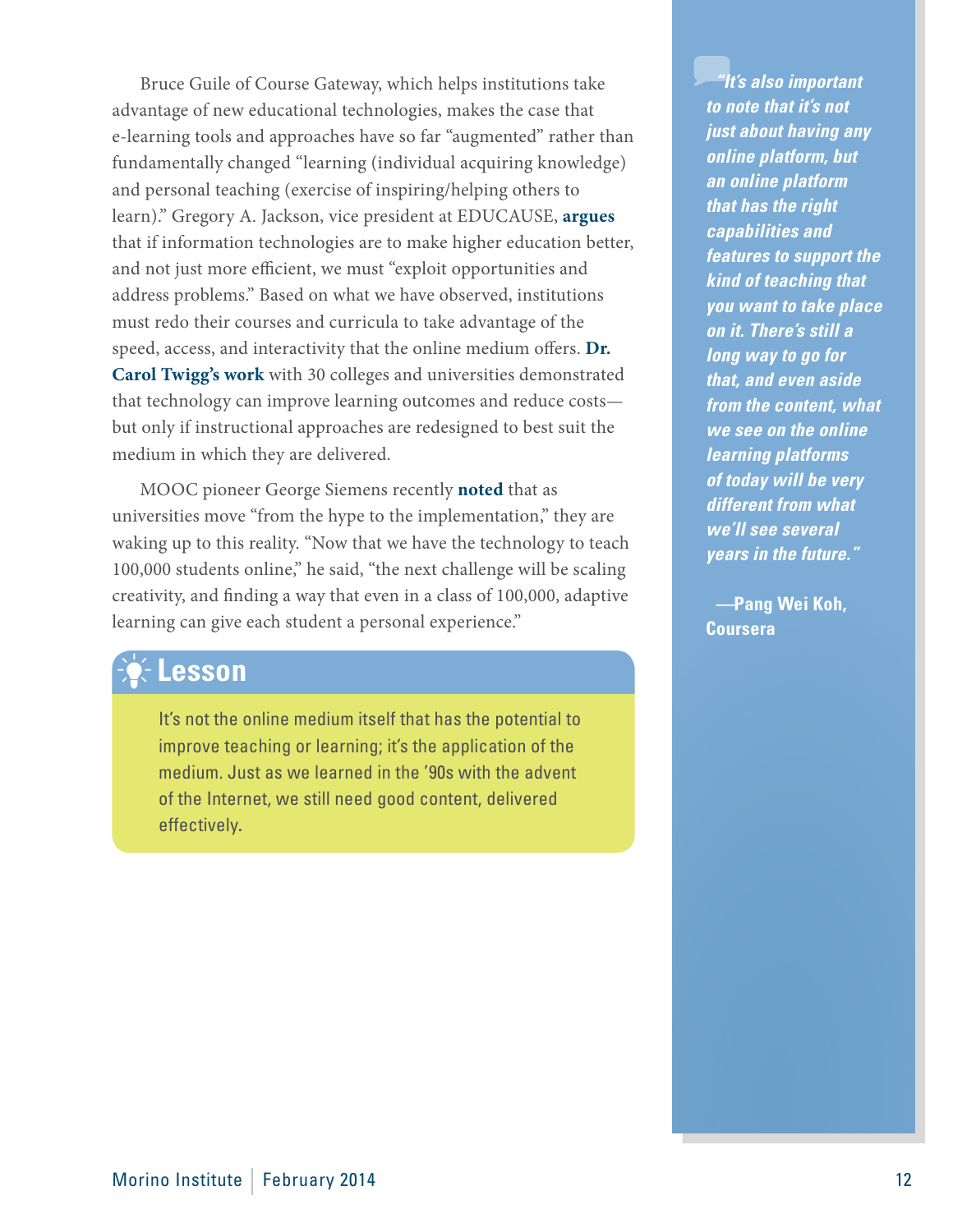# <span id="page-12-0"></span>**Deciding Factors: What Will Determine How E-Learning Gets Applied?**

#### **Brand vs. Cost**

Much has been made of the potential impact of e-learning and MOOCs on the future of higher education. Many predict, or fear, that once students are faced with the choice between earning a degree on campus in four or five years at a cost of **[\\$22,000 to \\$43,000 per year](http://leapofreason.org/collegeboard-average-undergraduate-budgets)** and getting a degree from a respected institution online at a fraction of the cost (Georgia Tech is already offering a **[master's degree in computer science](http://leapofreason.org/forbes-udacity-georgia-tech-cross-rubicon)** in partnership with Udacity for \$6,600), it will be game over for most colleges and universities.

As Harvard Business School professor Clayton Christensen, a leading authority on disruptive innovation, **[notes](http://leapofreason.org/economist-christensen-still-disruptive)**, "For the vast majority of traditional universities, if the prices fall by 10% they are bankrupt; they have no wriggle room." Consistent with how innovation theory has played out in other industries, Christensen **[predicts](http://leapofreason.org/nytimes-online-education-transformation)** that "existing consumers will ultimately adopt the disruption and a host of struggling colleges and universities—the bottom 25 percent of every tier . . . will disappear or merge in the next 10 to 15 years."

The prestige and campus experience of attending a Stanford or Harvard, in Palo Alto or Cambridge, cannot be replaced; the brands of these universities—and the networks that go with them—are too strong. But the toll on less esteemed schools will be at least damaging and maybe catastrophic. If students can get the same degree for the same price from one institution online that has a more prestigious brand, top professors, and a high-quality learning experience, they will go there rather than to a lower-quality, in-person education provider. This holds for all levels of training and education. If Paul Mitchell is willing to teach a hairstyling class online, why go to the local beauty school?

# **"For the vast majority of traditional universities, if the prices fall by 10% they are bankrupt."**

The combination of brand and cost will likely be determining factors for students, but ultimately it may be employers who play the key role. How will an employer value the student who lived the campus experience at Stanford and spent upward of \$240,000 to earn her B.A. versus the student who earned that Stanford B.A. online for about \$50,000? Or better, how will that employer value the person who bypasses the degree altogether and gains her subject mastery through a selfpersonalized learning curriculum?

Less prestigious educational institutions will not be able to adapt quickly enough to the lower tuition revenues or the demands for higher quality. Some will continue as shells of what they once were, while others will face reinvention, bankruptcy, restructuring, or consolidation.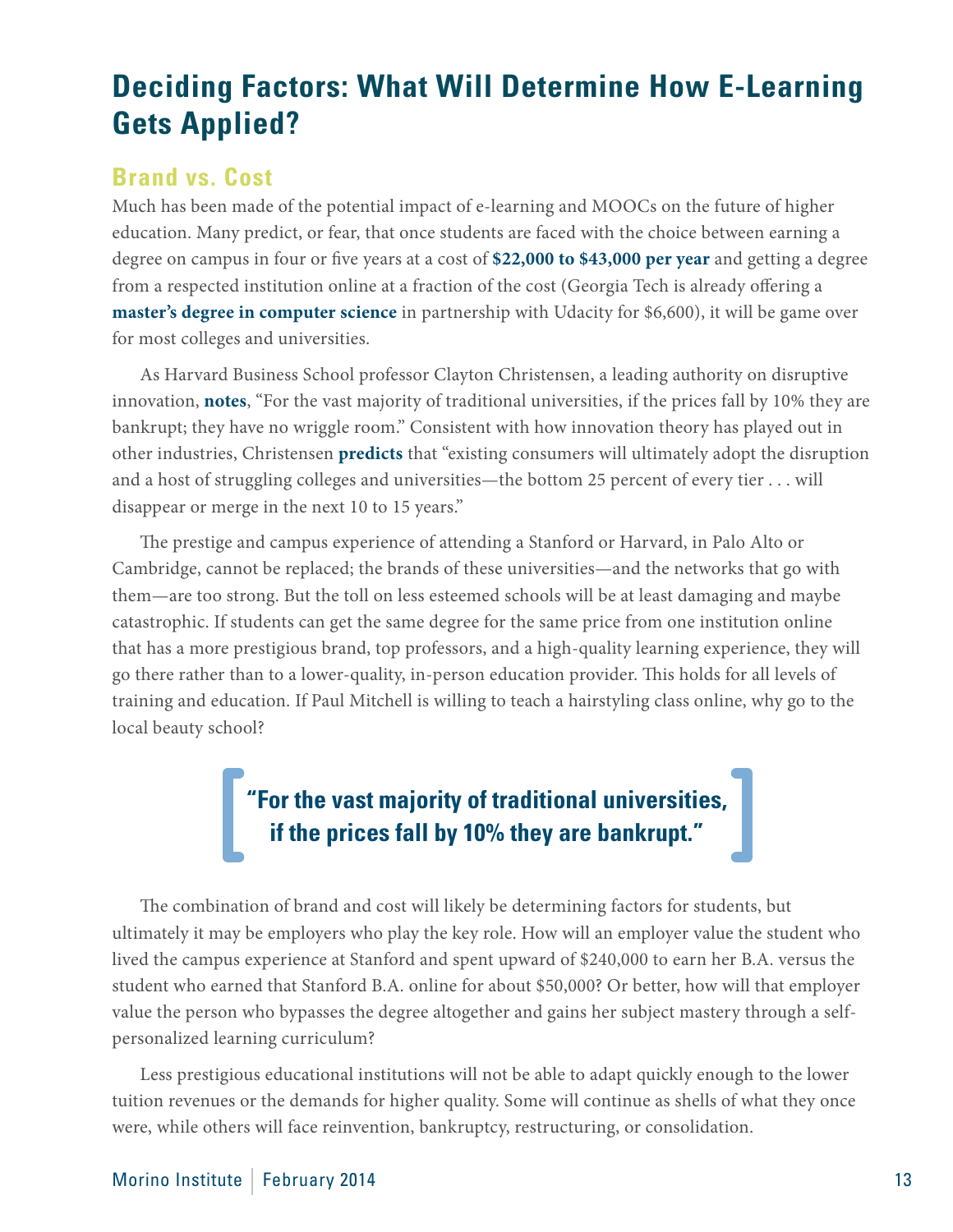This does not mean that fewer students will seek advanced degrees. *The Economist* recently **[reported](http://leapofreason.org/economist-attack-of-moocs)** the prediction of Udacity founder Sebastian Thrun that MOOCs will create a "tenfold increase in the market for higher education . . . similar in magnitude to what the creation of cinema did to demand for staged fiction." E-learning will result in more people seeking degrees, certifications, and lifelong learning. Time will tell whether this explosive growth occurs in higher education, in the corporate world, or in venues we don't yet know.

# **Lesson**

While certain learners will continue to opt for face-to-face instruction, many will choose lower-cost education offered via e-learning. Because disruption opens new markets, learners will be in the driver's seat with more options than ever. But it may be employers who serve as the ultimate arbiter.

#### **Importance of Place, Proximity, and Experience**

Before we conclude that e-learning will replace or supplant current forms of education and training, it is important to reflect on what history shows. In his seminal book *[Megatrends](http://leapofreason.org/naisbitt-megatrends),* published in 1982, John Naisbitt was remarkably on point with his premise that the more we go high tech, the more we need "high touch." In other words, as our dependence on technology grows, our need to convene and connect grows with it.

## **Almost 20 years after video on demand was invented, people still like going to movie theaters.**

Along these lines, in 1995 there was a great **[debate](http://leapofreason.org/business-highbeam-city-vs-country-peters-gilder-debate)** between futurist George Gilder and management guru and author Tom Peters on the importance of place in the evolving digital, networked society. Gilder maintained that robust network connectivity would allow and encourage people to move to rural areas, leaving our cities mere hollowed-out shells of civilization. Peters, on the other hand, believed that cities would not only continue but prosper and thrive. He thought that people would want to live in vibrant communities teeming with personal connection and activity. Peters was right: place matters. Almost 20 years after video on demand was invented, people still like going to movie theaters. E-commerce has been a great success, but in-person retail shopping remains strong and vibrant; only **[5% of the retailing](http://leapofreason.org/us-census-bureau-ecommerce-sales)  [dollar goes to e-retailers](http://leapofreason.org/us-census-bureau-ecommerce-sales)**.

Educators are right to emphasize the importance of the holistic experience that brick-andmortar schools provide. Practical custodial concerns are also relevant. As Steve Seleznow, president and CEO of the Arizona Community Foundation, put it, "If I can effectively deliver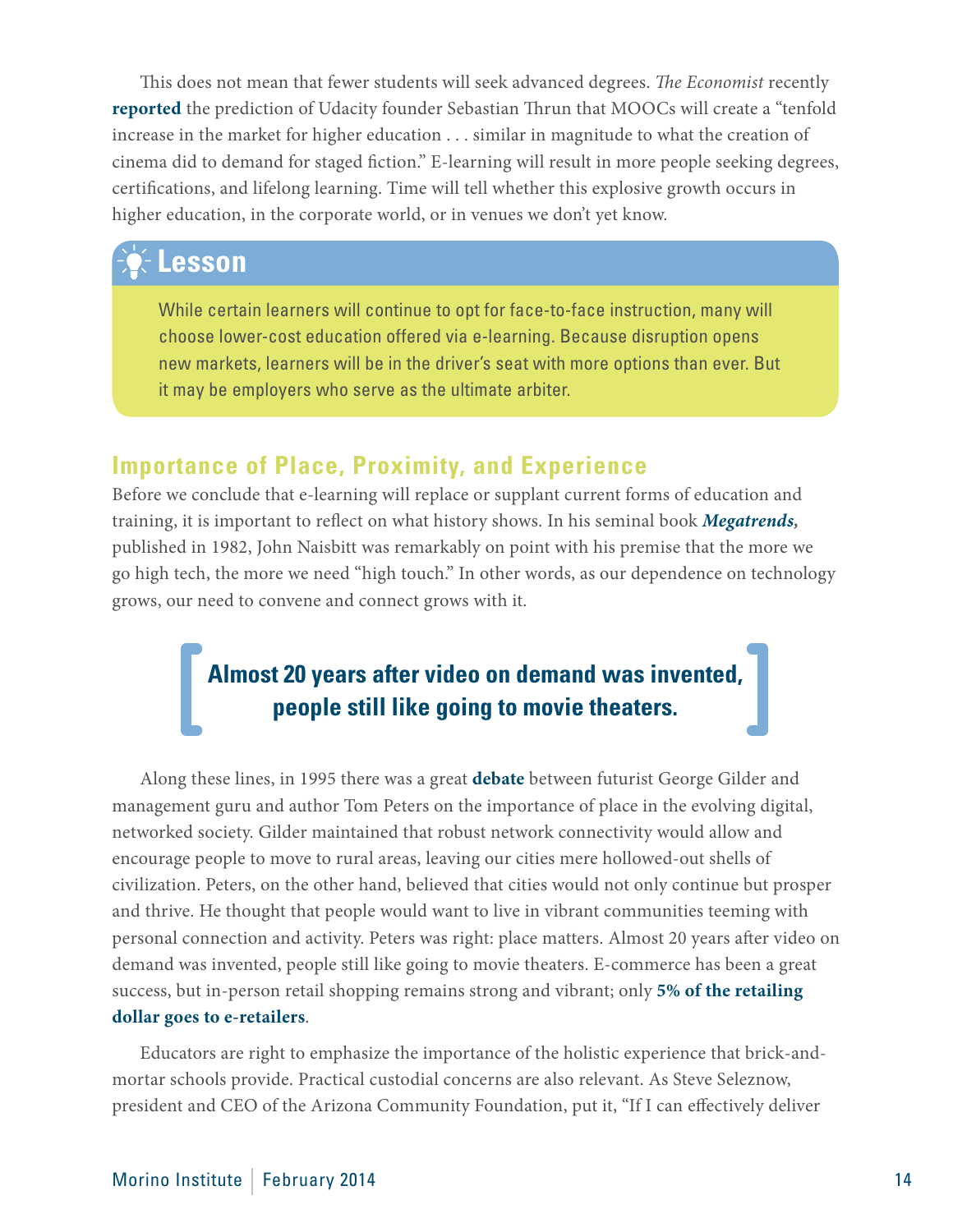. . . content to students 24/7, wherever they can connect to it, and they don't need to come to school to take it . . . what do we do with the thousands of 14- to 18-year-olds every day from 7:30 to 3:30 in communities all across the country/globe?"

The reality is that both digital and place-based learning have roles. For some learners, place and experience are central. For others, as Clayton Christensen and Henry Eyring explain in *[The Innovative University](http://leapofreason.org/amazon-innovative-university),* the experience of place is not as central because of family, work, financial, geographical, or physical limitations. For this second group, e-learning has the potential to make a profound impact. For the first group, experience will continue to trump feasibility and convenience. This is not to say, of course, that e-learning will not be a part of their lives. Education will be online, place-based, and blended.

#### **Lesson**

E-learning will no doubt replace certain segments of our education and training sectors, but there are aspects of education as we know it that will endure. In much the same way as globalization (when done right) introduced the value of separating knowledge-based and proximity-based functions to determine what could be constructively outsourced, we may want to separate the aspects of education and learning that are tied to the "experience of place" or the "experience of relationship" from those having to do with efficiency, necessity,

#### **Need for Structure**

Before we accept e-learning as the answer for any learner constrained by financial or physical limitations, we must consider the ways in which e-learning may fall short in meeting demographic challenges. In the case of MOOCs, touted as the great equalizer in education, researchers have **[found](http://leapofreason.org/wsj-mooc-students-male)** that, so far, most MOOC students are "already well educated . . . young men looking for new skills to advance their careers." For students who attended college, watching lectures and completing assignments on time week after week is a familiar task. For those who did not, it's less familiar and, at least so far, less appealing.



While some learners may prefer place-based experiences, others require it. Emotionally troubled children and young adults, for instance, present a different set of issues and require relentless supervision, counseling, and coaching. Although e-learning could provide an important supplemental part of their structured learning, the expectation that it could replace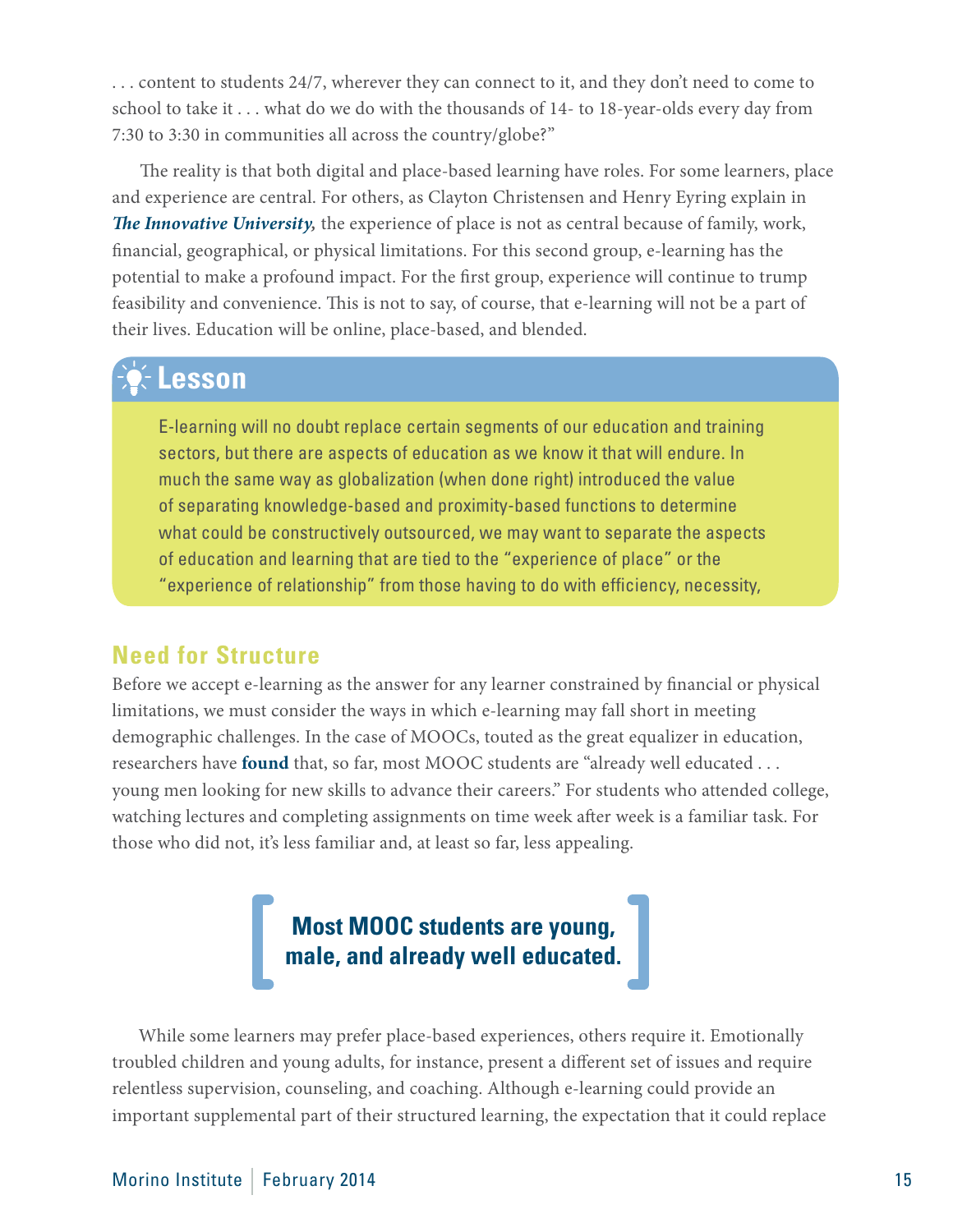the face-to-face experience for such students seems "incomprehensibly naïve," as writer and teacher Ellie Herman **[recently commented](http://leapofreason.org/gatsby-in-LA)** on her blog. Similarly, an important factor for students with learning differences (from difficulty with basic reading and language to ADHD or Asperger's syndrome) is having structure in their day. Watching short online videos that can be stopped and started, answering frequent comprehension questions, and participating in online forums can be **[particularly valuable](http://leapofreason.org/coursera-story-daniel)** for students who are unable to sit still in a classroom, who digest information differently, or who find it difficult to respond in front of their peers. But without a parent or teacher to bring them to the task and keep them engaged, e-learning will do them little good.

## **The expectation that e-learning could replace the face-to-face experience for emotionally troubled kids seems "incomprehensibly naïve."**

Online courses may be a mismatch for older learners as well. Seniors seek out lifelong learning opportunities to get "out and about" and connect with others, and also to give structure to their week. Online courses don't allow them to meet either of those needs. To take one example, the **[Osher Lifelong Learning Institute](http://leapofreason.org/osher-foundation-guidelines)** offers noncredit classes for "seasoned" adults over the age of 50 at nearly 120 universities across the nation. While many of these courses could be taught online, Osher grants are only available for classes taught face-to-face, in real time.

### **Lesson**

While a pure e-learning experience can be liberating for some learners, for others it can be isolating or debilitating. Despite the ongoing pressures of cost that will inevitably cause some aspects of brick-and-mortar education to be replaced, certain students at various stages of life will continue to need the structure that only a physical setting with a set schedule can provide. It is in this context and others that e-learning should be viewed not as a replacement but as a supplement.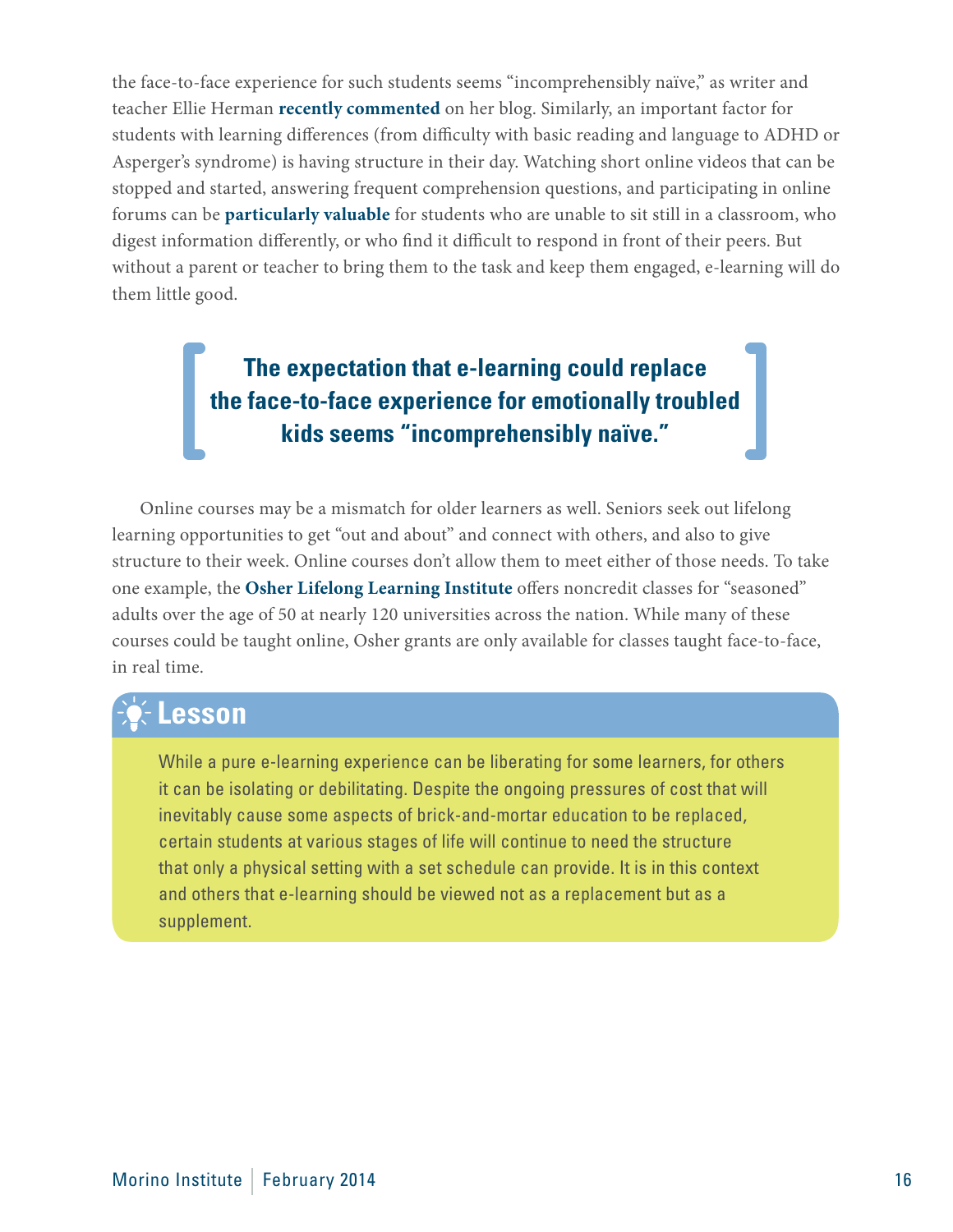# <span id="page-16-0"></span>**Key Ingredients: What's Making It Possible?**

#### **Disaggregation and Remixable Content**

Analysts and experts we consulted almost universally praised the **[Khan Academy](http://www.khanacademy.org)** model, which features learning curricula made up of short, modular, easily accessible videos and exercises, available to anyone where they are, when they need them, for what they need, multiple times, and at no cost. Instead of long lectures, Sal Khan and other Khan Academy instructors break down lessons into learning sequences along a **[knowledge map](http://leapofreason.org/khan-academy-exercise-dashboard)** that students can follow to build mastery of any subject.

But the real power of disaggregation, or chunking, rests in its potential for remixing and revising content. In **[edX101](http://leapofreason.org/edX101-how-to-create-edX-course)**, a course about how to create a course, Clayton Hainsworth, operation and production manager at edX, advises creating short segments, three to seven minutes long, to give yourself "the opportunity to think about your content in a way that is extremely modular and extremely succinct." It is in this way that chunking content introduces the possibility of remixing at every level. Just consider that on SlideShare alone there are more than **[ten million presentations](http://leapofreason.org/slideshare-presentations-uploaded)** available for remixing and repurposing. On YouTube, **[100](http://leapofreason.org/youtube-statistics)  [hours of video are uploaded every minute](http://leapofreason.org/youtube-statistics)**.

It's important to note that as learning becomes increasingly disaggregated, learning maps and guides, such as academic disciplines and curricula, will became more, not less, important. As Bruce Guile of Course Gateway reminded us, these pedagogical structures "exist because humans need them to navigate the vast store of accumulated human knowledge." Not everything is a quick hitter. Even just-in-time learning chunks can be part of a pedagogical sequence that conveys a bigger picture.

#### **Lesson**

Chunking content introduces the possibility of reshaping how we develop, enrich, remix, and repurpose educational content—from courses to illustrations to quizzes—at every level. Realize that you are already creating content every day. All you need to do is capture it—what you and your staff do, teach, and learn. By capturing everything from written procedures to videos to charts, you will develop a repository of bite-size chunks of knowledge that can be pulled together and edited into tailored educational content for your organization.

#### **Open Systems Rule**

Experts we spoke to repeatedly emphasized the importance of content being not just free and digestible but open and reusable. Despite the use of the word "open" in the term Massively Open Online Course, most of the popular MOOC platforms today do not allow for the reuse of content by anyone outside the university or institution that created it (nor are there robust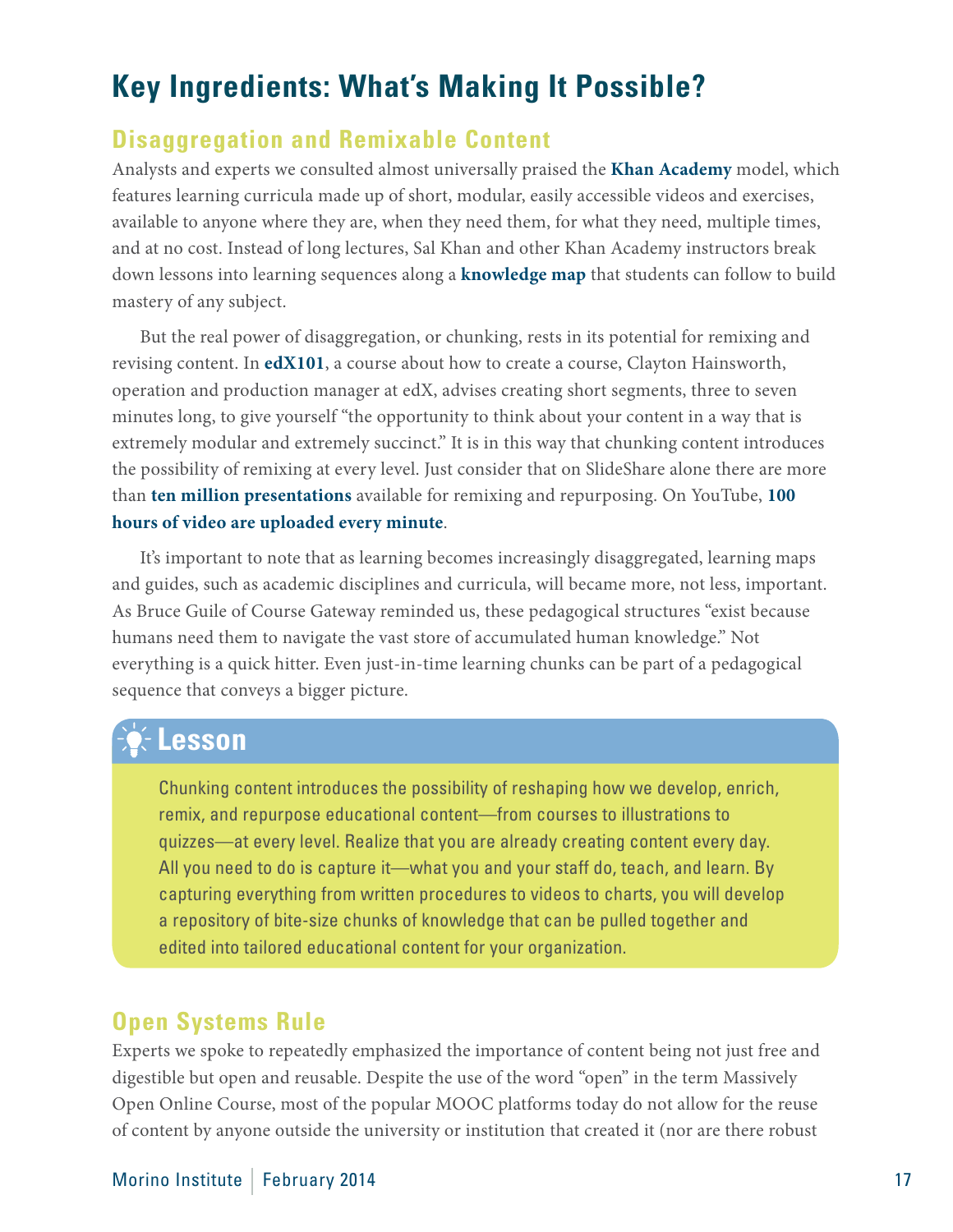technical interfaces to share content). However, there is a vibrant movement to organize and make available content that is generally free of license restrictions. So-called **[open educational](http://leapofreason.org/oercommons)  [resources](http://leapofreason.org/oercommons)** (OER) can be reused, remixed, and redistributed anywhere. Tools that allow users to integrate and remix content from across platforms, such as **[OERPUB](http://leapofreason.org/oerpub)**, have also emerged.

A close cousin to OER and other liberal copyright content systems are "open-source" platforms such as edX, where the underlying computer code is shareable and reusable. (It is also worth noting that edX released its code to developers in 2013, and Google has recently suspended its own open-source effort, Course Builder, to create **[Open edX](http://leapofreason.org/code-edx)**.) Consistent with Clayton Christensen's model for disruptive innovation, this emergence of open source in educational content development has put a firm **[cap on the growth of proprietary](http://leapofreason.org/chronicle-blackboard-announces-mooc-platform)** Learning Management Systems (LMS) platforms.

While the societal impact of crowd-sourced open content has already been profound (just think of [Wikipedia](http://leapofreason.org/wikipedia)), we are witnessing its growing impact on higher education, and to a lesser extent K-12, where teachers are sharing materials online and creating lesson plans by drawing on the resources of others. Why start from scratch or reinvent the wheel? **[OpenEd](http://www.opened.io/)** boasts more than a million common core videos, games, and assessments. Educators, and anyone else, can access content from federal agencies and national organizations like NASA, the Library of Congress and PBS through the **[Learning Registry](http://leapofreason.org/learning-registry)**. More than 260,000 of the nation's three million teachers use the **[Teaching Channel](http://leapofreason.org/teaching-channel)** to share ideas, while others use **[LearnZillion](http://leapofreason.org/learnzillion)**, **[Share My Lesson](http://leapofreason.org/share-my-lesson)**, **[Better Lesson](http://leapofreason.org/better-lesson)**, **[Edutopia](http://leapofreason.org/edutopia)**, or **[ePals](http://leapofreason.org/epals)**, which connects approximately one million classrooms worldwide. And who knows how many of them are using iTunes U, the **["Amazon for online higher ed](http://leapofreason.org/the-nation-if-youre-looking-amazon-higher-ed),"** in ways none of us would have ever foreseen?

People are applying open-source-inspired models for content well beyond education to solve tangible problems, big and small. To cite just one example, **[Marcin Jakubowski](http://leapofreason.org/ted-talk-jakubowski)**, a farmer and technologist, is open-sourcing the blueprints for 50 farm machines, making it feasible for farmers without an engineering background to build their own tractors from scratch at a much lower cost than buying one from John Deere. Creative Commons celebrates significant examples that have impacted art and culture around the world in its **[video-based annual](http://leapofreason.org/creative-commons-2012-annual-report)  [report](http://leapofreason.org/creative-commons-2012-annual-report)**.

#### **Lesson**

You don't have to start from scratch. An enormous amount of e-learning content is readily available. Open educational resources and freely licensed content should be seen as an opportunity to materially leverage one's assets rather than a proprietary threat. Unless your intellectual property provides a true competitive advantage, you will see much greater returns on your work by sharing your knowledge and benefiting from the collective intelligence of an open-source community in which you participate and to which you contribute.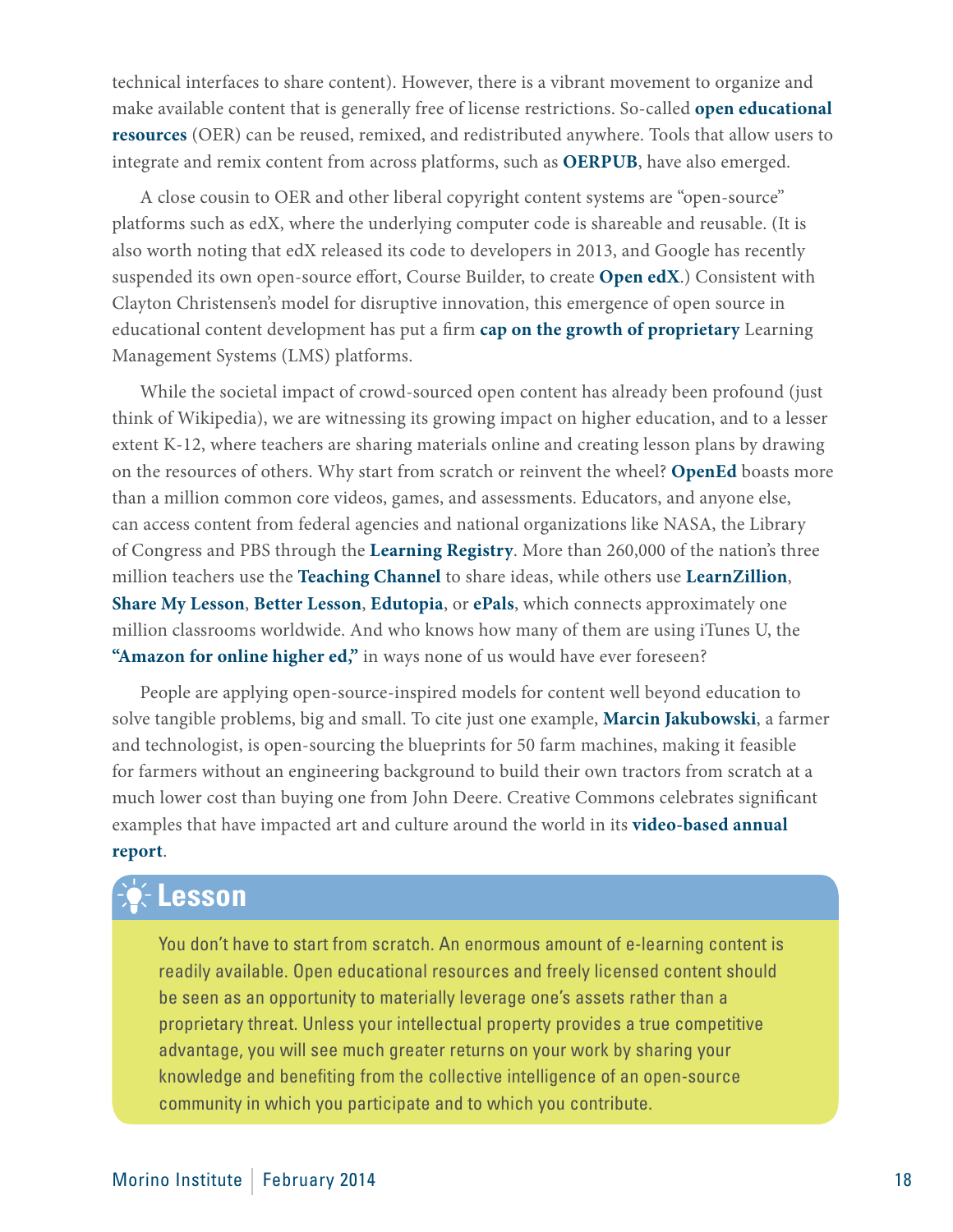# <span id="page-18-0"></span>**Value Proposition: Why Incorporate E-Learning?**

#### **Just-in-Time Learning**

As GSV Advisors observed in its **[American Revolution 2.0](http://leapofreason.org/gsv-american-revolution-2-0)** report, the cost of computing power and data storage is approaching zero (storing 1 GB of data cost nearly \$1 million in 1980; today, it costs just a few cents). You can look up a YouTube video on how to change a tire from your smartphone when you have a flat on the interstate, for free, in seconds. You can find a recipe for a gluten-free version of the meal you were planning the moment you discover a dinner guest's dietary limitations. These kinds of just-in-time resources have huge implications for training and learning in the workplace. Bulky, expensive, quickly outdated manuals are no longer needed. Courses and how-to videos are already available on almost any topic. The further these resources are disaggregated, the greater their potential to be reused, remixed, and continuously improved to enhance the learning and training experience, precisely at the time of need.

### **Lesson**

When resources are quickly and cheaply available, we use them. Ease of use and speed tap latent demand, which leads to increased productivity. In the same way you look up a restaurant on Yelp or a movie on Fandango, imagine a caseworker for a social-sector-organization looking up a tailored resource for dealing with a specific drug issue at the moment of need, any time of day or night. E-learning extends the reach of just-in-time learning.

#### **Continuous Improvement**

One aspect of e-learning has the potential more than any other to introduce the concept of continuous improvement into teaching and the learning process: real-time feedback made possible by social media (or learning networks) and digital assessment.

In one example we heard, an instructor who presented course material in short videos used a wiki for students to interact with each other, enabling them to ask questions about the material, explain points further, and so on. The instructor monitored the wiki activity and mostly just gave students enough time to resolve questions themselves. In one exchange, however, the instructor observed that everyone was having difficulty with the same material, and he realized that the problem lay in how he had presented it. He reshot the video and let the students know he had posted a new one. This was done in a matter of days.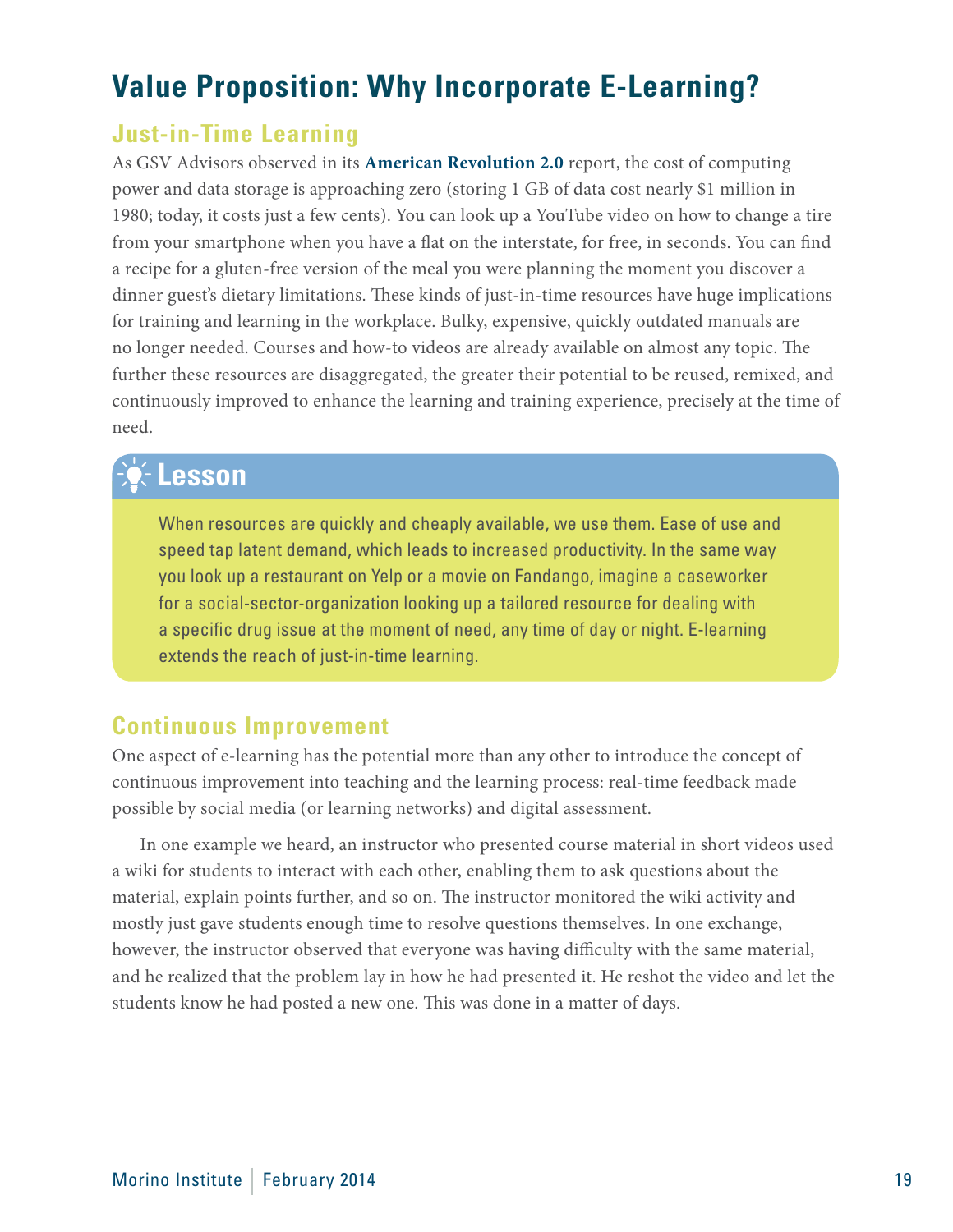The Khan Academy conducts A/B tests with its exercises to see if things like question wording or the color of a headline have an impact on whether students answer questions correctly. With over nine million students per month, Khan's sample sizes are large enough to provide meaningful data, and developers can adjust exercises to improve comprehension and performance instantly.

At an even broader scale, e-learning has the potential to provide tremendous amounts of fine-grained data, or "big data," that institutions and instructors can use to understand and address the diverse learning styles of their students. In a **[recent report](http://leapofreason.org/nmc-2013-horizon)**, the New Media Consortium points to applications of big data and learning analytics that "get to the heart of student retention and achievement by interacting with the student directly and continuously. Examples include a digital textbook company that provides student engagement scores that help instructors assess the effectiveness of their reading assignments, and software that "incorporates data from student information systems, course management systems, and course grade books to generate risk levels so that at-risk students can be targeted for outreach."

### **Lesson**

There are many different ways to collect user feedback, including social media, wikis, other forms of digital communication, and immediate quantitative assessment. But it's not the technology that matters. What matters is how instructors and learners, as well as developers, producers, and all those involved in the learning process, apply the information (both quantitative and qualitative) that technology now makes more readily available. Continuous improvement should become an expectation for all aspects of the learning process.

#### **Personalization**

Teachers and schools have experimented with ways of personalizing the classroom experience for years. Yet in a typically structured classroom, where an instructor teaches a single lesson to all students at the same time, students who learn more slowly typically fall further behind and stay there. E-learning introduces a new degree to which both teachers and managers and learners can control the pace of the learning process. Khan Academy founder Sal Khan **[points out](http://leapofreason.org/lse-khan-podcast)** that learners are often self-conscious about asking too many questions or needing a concept explained multiple times. When content is disaggregated and freely available to anyone anywhere, people who learn differently can go at their own pace. Khan Academy data shows that, over time, the learners who start slower are able to catch up.

Adaptive learning technology analyzes learners' progress in real time and adapts content to their individual needs as they go. GSV Advisors' **[American Revolution 2.0](http://leapofreason.org/gsv-american-revolution-2-0)** report compares the potential of adaptive technology to Pandora, the online service that tailors music selections to each listener's taste: "Imagine a learning network that gets smarter with each click. . . .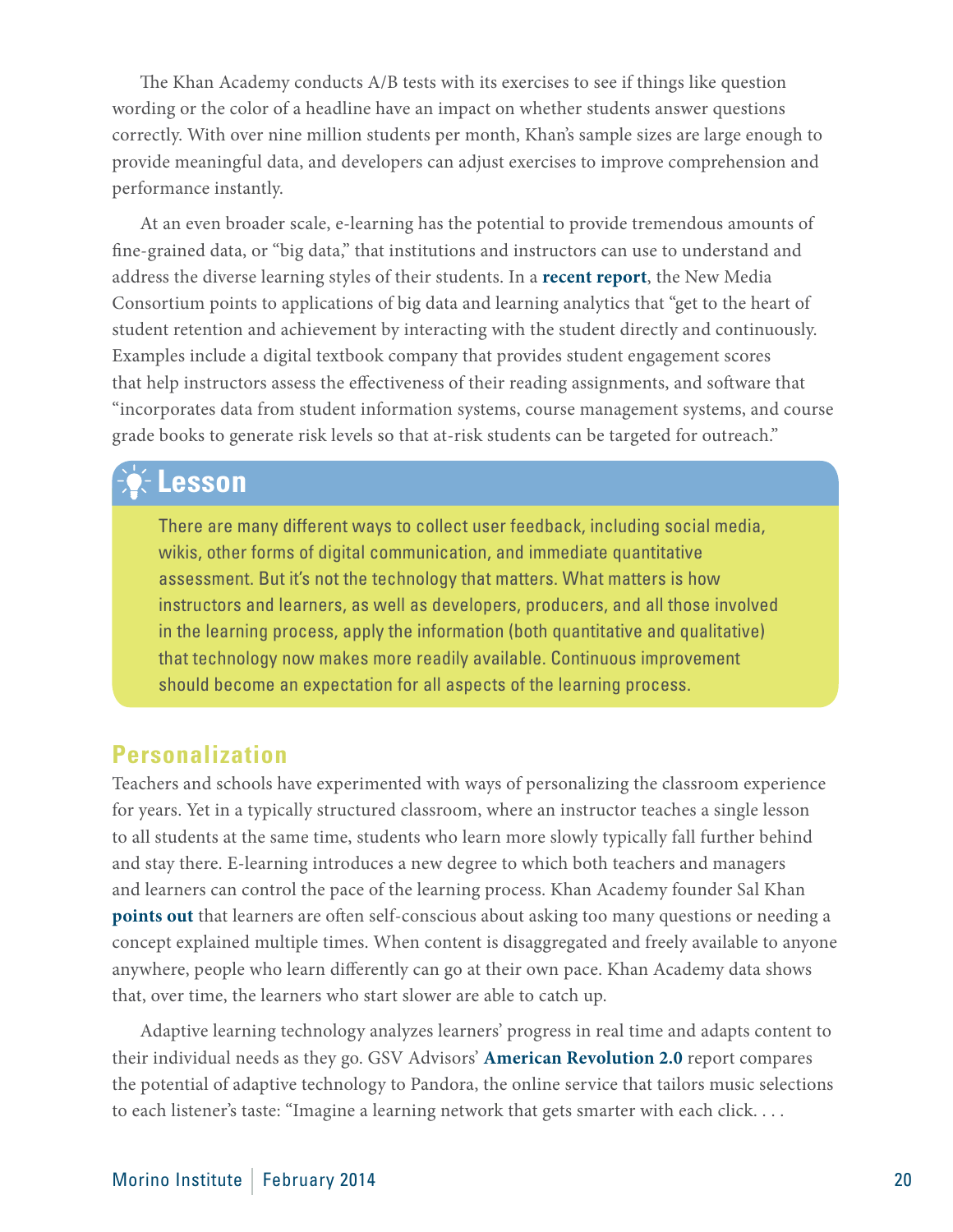Being able to know exactly where a student is and dynamically creating a learning experience that optimizes the time spent can be transformational." That vision may not be so far from reality. The adaptive learning startup Knewton has **[signed deals](http://leapofreason.org/gigaom-knewtown-takes-big-step-k-12)** with the biggest publishers in education to bring its predictive analytics and personalized recommendations to millions of students around the world.

# **Lesson**

MOOCs that [require](http://leapofreason.org/AP-whats-it-like-enroll-moocs) hundreds, or even thousands, of students to progress through the same exact content on a tightly constrained weekly schedule are not providing a personalized learning experience. E-learning, done right, can make the learning experience more personalized—opening up new possibilities for the students, or other people you serve, who learn differently.

#### **Active Learning**

According to the 70-20-10 model, 70% of workplace learning occurs from on-the-job experiences; 20% through peers, coaches, and mentors; and only 10% from formal classroom training. Learning producers are finding new applications for **[project-based learning](http://leapofreason.org/edutopia-project-based-learning)**, which instructors have used for years as a way of getting students to "learn by doing." In Udacity's Introduction to Computer Science course, students **[build search engines](http://leapofreason.org/udacity-how-udactiy-helped-get-internship-google)**. In the Finance of Retirement and Pensions course offered by **[Stanford's NovoEd](http://leapofreason.org/novoed-finance)**, students analyze a state or local pension plan and propose reforms to make it stronger.

Our Armed Forces have used virtual simulators for years to train military personnel for combat, and budget cuts will drive increasing use. By incorporating game-based learning (**["serious games"](http://leapofreason.org/knewtown-gamification-infographic)**) and simulations into military training, members are able to experience things they could not otherwise. *[Military Training Technology Magazine](http://leapofreason.org/military-training-technology-training-simulators)* recently reported that virtual simulation training "has advanced so much that users may experience things that were never possible during on-the-job training. For instance . . . emergency landings." Likewise, medical institutions are using the latest technology to create simulations of emergency medical procedures, and companies like 3D PreMotorSkill Technologies are using simulation for retraining survivors of traumatic brain injury.

# **Lesson**

When we experience something for ourselves, we understand and remember it better. E-learning should employ resources for active learning, including projectbased learning, serious games, and simulations to increase learning retention.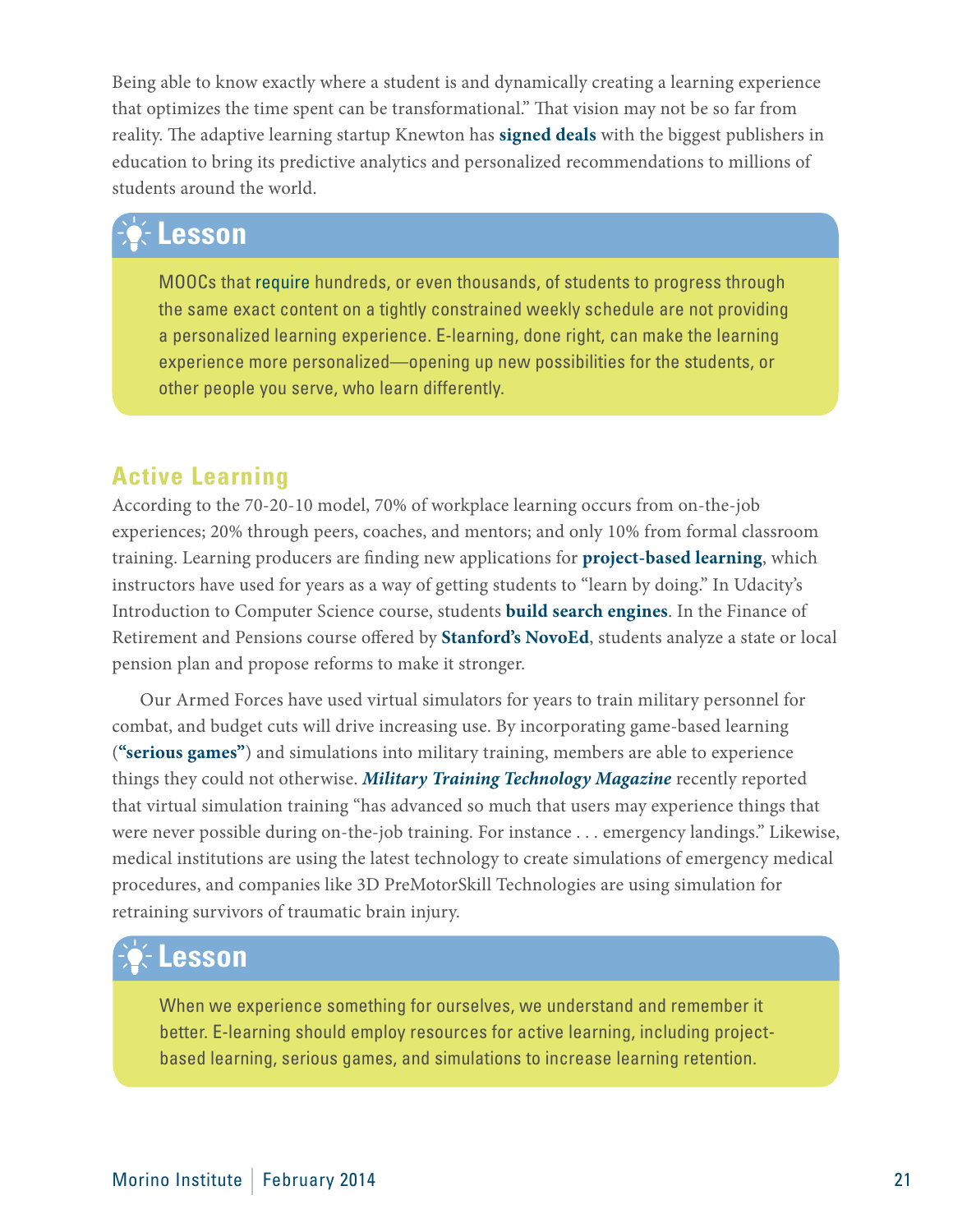#### **Peer Learning**

Decades ago, computer networks illustrated the value of peer learning. The emergence of the Internet sent peer learning into hyperdrive, and e-learning is benefiting today. Learners, especially young learners steeped in social media, are using social networks (or "learning networks") to learn from each other in both structured and informal ways. Just as students have always gathered in libraries to study in groups (and will continue to do so as **[modern libraries evolve](http://leapofreason.org/npr-modern-makeovers-americas-libraries)**), they are using Facebook, Twitter, and other platforms to help each other with homework, prepare for tests, and share notes and thinking. They are also using social media sites to find fellow students and plan times to meet in person, whether for a study group or a party.

Institutions are following their lead. **[Udacity](http://leapofreason.org/meetup-udacity)** and **[Coursera](http://leapofreason.org/meetup-coursera)** run **[Meetup](http://leapofreason.org/meetup)** sites to facilitate such gatherings. **[Pinterest](http://leapofreason.org/pinterest-say-hello-teachers)** just launched a dedicated site to support teachers who are using the platform to share thousands of creative ideas each day. **[+Acumen](http://leapofreason.org/plus-acumen)** requires students to sign up with at least one other person and join a lab or group, and there are no formal instructors or facilitators. At **[P2P](http://leapofreason.org/p2pu)  [University](http://leapofreason.org/p2pu)**, anyone can teach a course and people learn topics by working together, assessing one another's work, and providing feedback. Howard Rheingold's 2012 **"[Peeragogy Handbook"](http://leapofreason.org/peeragogy)** is a practical how-to for learners who want to work together online to organize courses, without an instructor. As Beth Kanter, author and social media guru, **[explains](http://leapofreason.org/peer-learning)**, "Peer learning acknowledges that everyone in the group has expertise and experience to share."

### **Lesson**

We learn best by teaching what we have learned and interacting with others to share ideas and work through problems. Imagine teachers, social workers, nonprofit leaders, and managers in different parts of the country sharing advice and learning new skills from each other in real time. E-learning opens up incredible potential for peer learning's broad-based adoption.

*"Good curation skills can build staff expertise and avoid the pain of information overload. . . . Curation is all about helping your audience dive in and make sense of a specific topic, issue, event, or news story. It is about collecting, but it is also about explaining, illustrating, bringing in different points of view and updating the view as it changes."*

**—Beth Kanter, author and social media guru, "[The Unanticipated](http://www.bethkanter.org/nten-curation/comment-page-1/)  [Benefits of Content](http://www.bethkanter.org/nten-curation/comment-page-1/)  [Curation"](http://www.bethkanter.org/nten-curation/comment-page-1/)**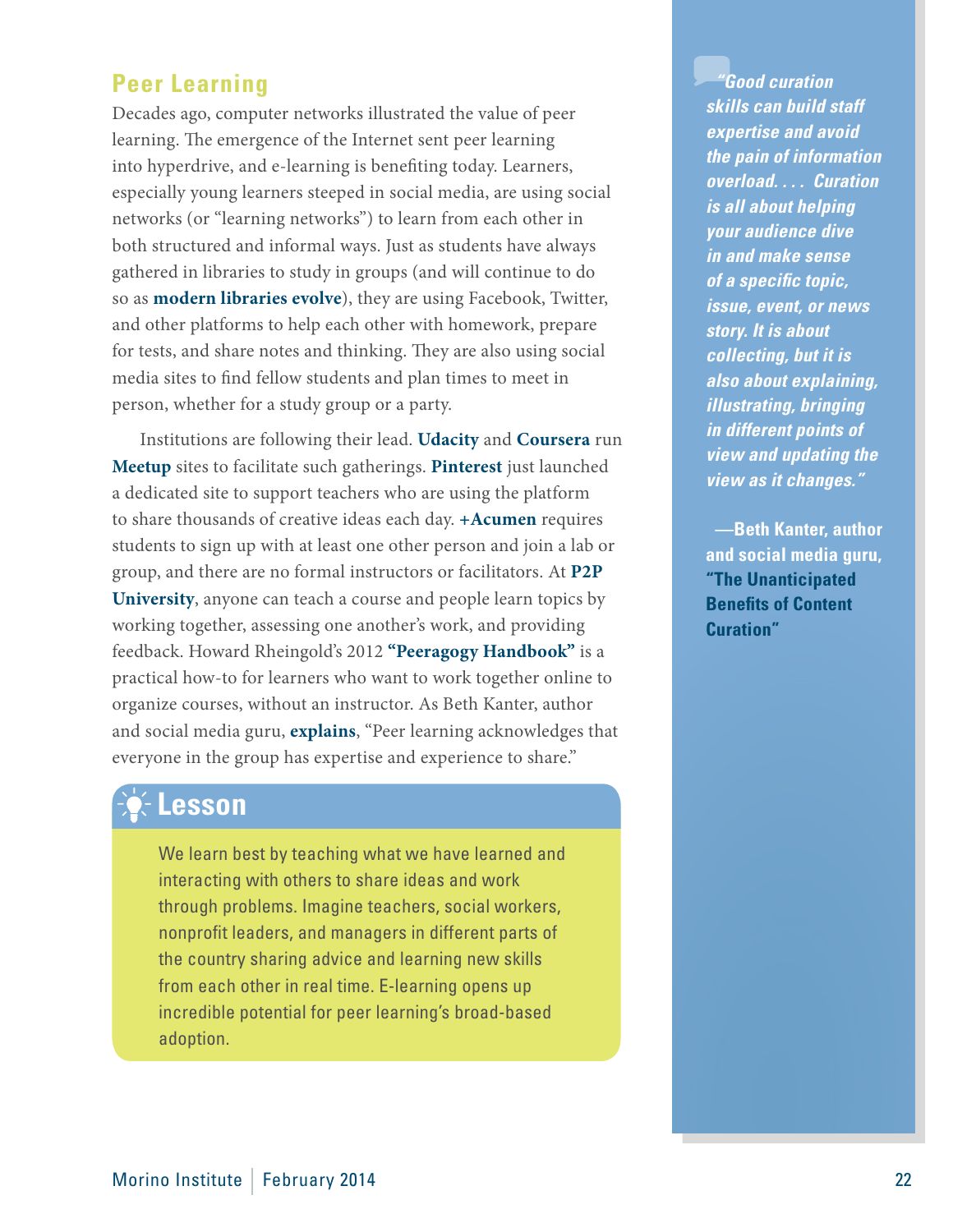# <span id="page-22-0"></span>**Considerations for the Future: Where Are We Headed?**

#### **Competency-Based Assessment and Move to Certification**

The Carnegie Foundation's recent **[scrutiny](http://leapofreason.org/carnegie-foundation-rethink-carnegie-unit)** of the credit hour (which it created in 1906) and the U.S. Department of Education's decision to **[green-light](http://leapofreason.org/chronicle-ed-dept-approves-competency-based)** federal aid to college students enrolled in "competency-based" programs bolster the potential for e-learning to play a significant role in how we assess and verify what someone has learned and the skills at which he or she excels. As *Inside Higher Ed* **[reports](http://leapofreason.org/inside-higher-ed-credit-without-teaching)**, competency-based programs are "typically online and allow students to progress at their own pace without formal course material. They can earn credit by successfully completing assessments that prove their mastery in predetermined competencies or tasks—maybe writing in a business setting or using a spreadsheet to perform calculations." Some critics **[express concern](http://leapofreason.org/competency-based-learning-concerns)** that competency-based learning will undermine college as a holistic, well-rounded learning experience where students develop many essential but unquantifiable soft skills. These are legitimate concerns. But ultimately, we believe your ability to certify what you know and how you learn will count for at least as much as, if not more than, how much time you've spent learning or the number of credit hours you've earned.

Employers must drive this shift. A few years ago, while having dinner with a leading executive in the tech industry, one thought leader we consulted asked, "You have very traditional and strong academic credentials with degrees from prestigious universities, how critical are traditional academic credentials to your hiring decision? What do you value most in hiring employees?" The executive responded, "Most important is what the prospective employees have done. Second is what they have done that reveals what they know." As Charles Murray, co-author of *The Bell Curve*, **[mused](http://leapofreason.org/career-builder-does-college-degree-matter)**, "Walk into Microsoft or Google with evidence that you're a brilliant hacker, and the job interviewer is not going to fret if you lack a college transcript."

> **"Walk into Microsoft or Google with evidence that you're a brilliant hacker, and the job interviewer is not going to fret if you lack a college transcript."**

With the September 2013 launch of **[Open Education Alliance](http://leapofreason.org/udacity-open-ed-alliance)**, Udacity is making this new approach a reality, partnering with employers to prepare students for the tech jobs they need to fill. Meanwhile, Yahoo is **[paying for](http://leapofreason.org/coursera-yahoo-certificates)** its employees to earn verified certificates in new tech skills through Coursera. Other companies and government agencies have their own online universities to instill in their employees the institutional values and specific skills that their jobs require, whether handling a difficult customer at a Jiffy Lube service center (see "A Day in the Life of a Store Manager" simulation at **[Jiffy Lube University](http://leapofreason.org/jiffy-lube-university)**) or developing performance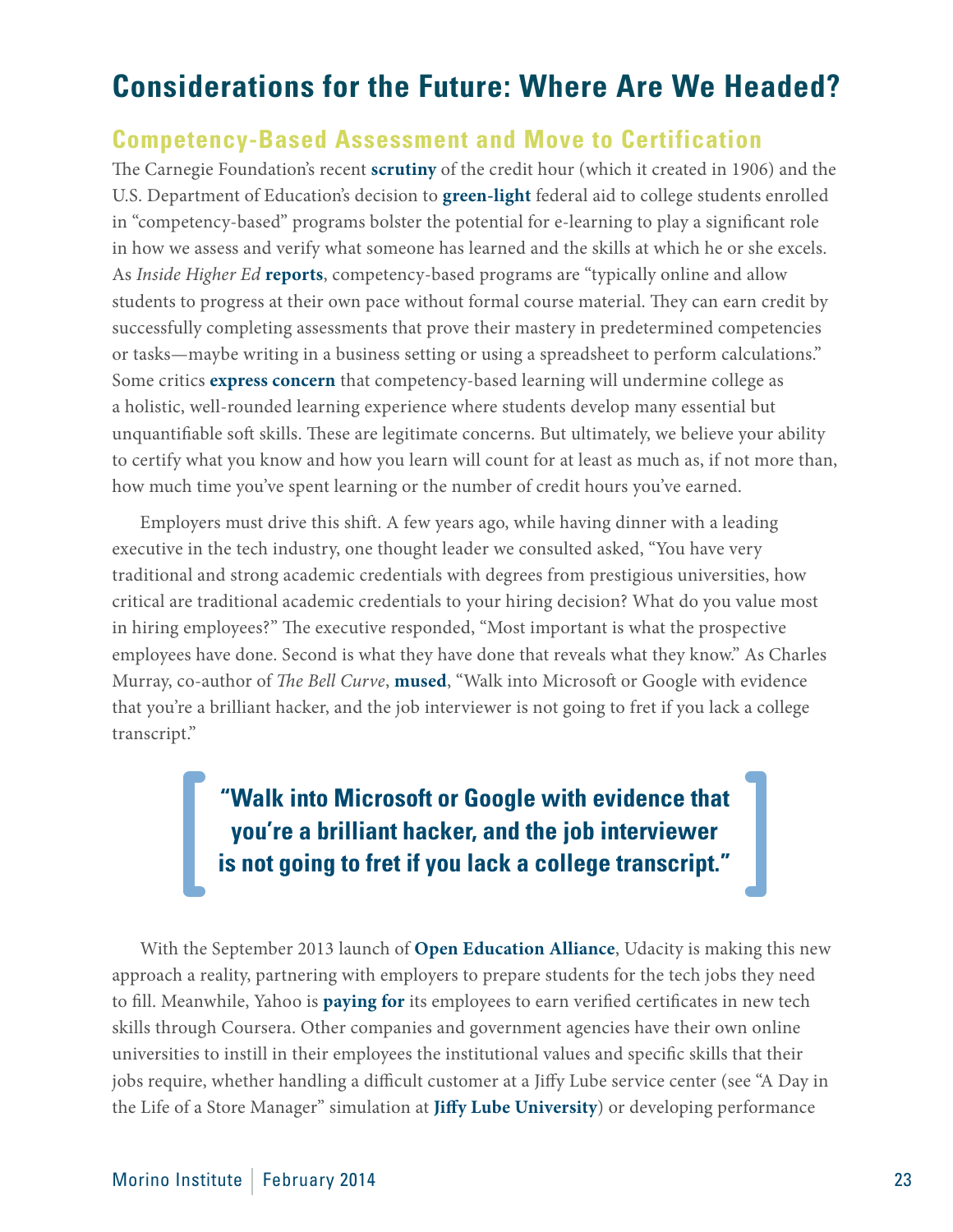<span id="page-23-0"></span>requirements for service acquisitions at **[Defense Acquisition](http://leapofreason.org/defense-acquisition-university)  [University](http://leapofreason.org/defense-acquisition-university)**. In November 2013, Tenaris, the world's leading global manufacturer and supplier of steel, **[announced](http://leapofreason.org/edx-tenaris)** that it would adopt the edX platform to enhance the training programs it provides through Tenaris University for nearly 27,000 employees worldwide.

In a sign of how quickly employers and job seekers are embracing and legitimizing online certifications, you can now—as of November 2013—**[seamlessly post](http://leapofreason.org/linkedin-certifications)** certifications earned through the premier online course providers directly into your LinkedIn professional profile. Yet as Erv Blythe, Vice President Emeritus for Information Technology at Virginia Tech, told us, "Relative to a transformed higher education process, the critical element of a student's credentials will be an e-portfolio of papers, projects, and teacher and peer evaluations showing and supporting what that student has done, not a transcript of courses and grades."

### **Lesson**

E-learning is already beginning to fundamentally alter how individuals develop skills for workplace readiness and could do the same for how organizations in all sectors develop, attract, and retain talent. Certifications tailored to specific competencies, values, and skillsets could help result in a workforce more supported, prepared, and equipped to meet the complicated and varied needs of the customers and constituencies they serve.

#### **Free Agent Markets and Talent Recruitment**

According to IBIS Capital's *[Global E-learning Investment Review](http://leapofreason.org/IBIS-global-elearning-investment-review-2013)*, "65% of today's grade school children in the US will end up at jobs that haven't been invented yet." Technology will not only continue to create a new breed of work opportunities but increasingly fuel the growth in "free agents"—individuals who are not employed or incorporated but who job-shop and contract their services. Those "buying" services and those "selling" them will be able to find what they need more quickly, easily, and accurately, at a more granular level.

*"E-learning addresses two emerging societal issues in America. First, automation is permanently eliminating many manual, rote jobs once done by humans. . . . So our ability to train and retrain individuals throughout their careers is vital if we want to avoid longterm unemployment. Second, the pace of change in technology quickly renders individuals obsolete. Yesterday's 'C' programmers are today's Java developers. Yesterday's Oracle database architects are today's Hadoop designers. So anyone who is not continuously refreshing and expanding her/his technical skills is losing ground. . . . Learning how to learn is a vital life skill in the 2000s."*

**—Jim Reid, formerly of SAIC**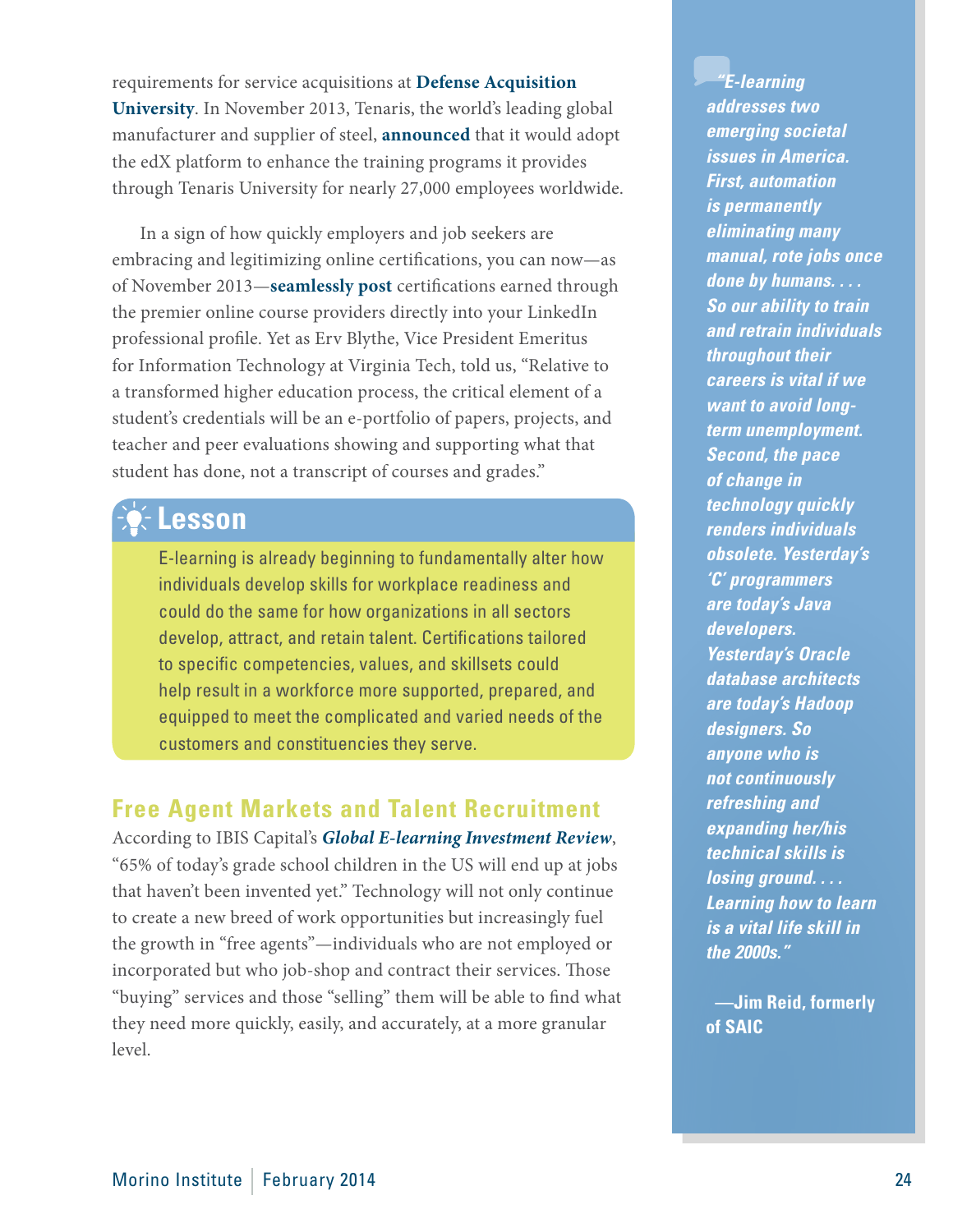**[Brazen Careerist](http://leapofreason.org/brazen-careerist)**, founded by the job search guru **[Penelope](http://leapofreason.org/penelope-trunk-blog)  [Trunk](http://leapofreason.org/penelope-trunk-blog)**, is an online network that uses LinkedIn, Facebook, Twitter, and virtual events to help employers and job seekers engage in conversation rather than just rely on job applications. In contrast, *Businessweek* recently **[reported](http://leapofreason.org/business-week-gigiwalk-temp-worker-hiring-without-job-interviews)** that **[Gigwalk](http://leapofreason.org/gigwalk)** "uses what it calls its 'Moneyball engine'" to help businesses find capable and reliable temporary workers "without ever engaging in personal interactions." Meanwhile, for the one in five Americans who need to master core digital literacy before entering the digital marketplace, **[JobScout](http://leapofreason.org/my-job-scout)** helps learners **["master URL before they get to HTML.](http://leapofreason.org/tech-crunch-platform-teaching-digital-literacy)"** And **[Catchafire](http://leapofreason.org/catchafire-how-it-works)** connects talented individuals to meaningful pro bono experiences at organizations that need additional capacity.

## **Lesson**

E-learning has the potential to enhance the flow of talent to opportunity. Imagine tapping into larger, more diverse, and more uniquely qualified pools of talent than you've ever been able to reach before. As individuals market their skills and talents (verified via competencybased certifications), and as certifying institutions make access available to their talent pools, the digital certifications that e-learning makes possible introduce new opportunities for organizations to find people with the requisite skills necessary to meet their missions.

The e-learning revolution did not occur overnight and will continue to evolve unpredictably over time. But if you buy into the premise that e-learning has the potential to change the way we learn and adapt and accept Dhiraj C. Rajaram's forecast that "how you learn and how fast you can adapt how you learn" will trump what you know, start asking yourself sooner rather than later: How will e-learning figure into your agenda? How will e-learning change the way you, your staff, and the people you serve, learn and adapt over time?

*Ponder this challenge. Nobel Prize–winning psychologist Daniel Kahneman's research supported the thesis that an individual's capacity for analytic thinking is a rapidly exhausted reservoir. Given our limitations, Arnie Milstein, director of the Clinical Excellence Research Center (CERC) at Stanford University, observes: "Helpful learning experiences would maximize individuals' ability to recognize problems worthy of their limited analytic reservoir and whether their currently accessible reservoir contains the right stuff—or needs a boost from a human or automated (HAL or Jiminy Cricket) knowledge concierge."*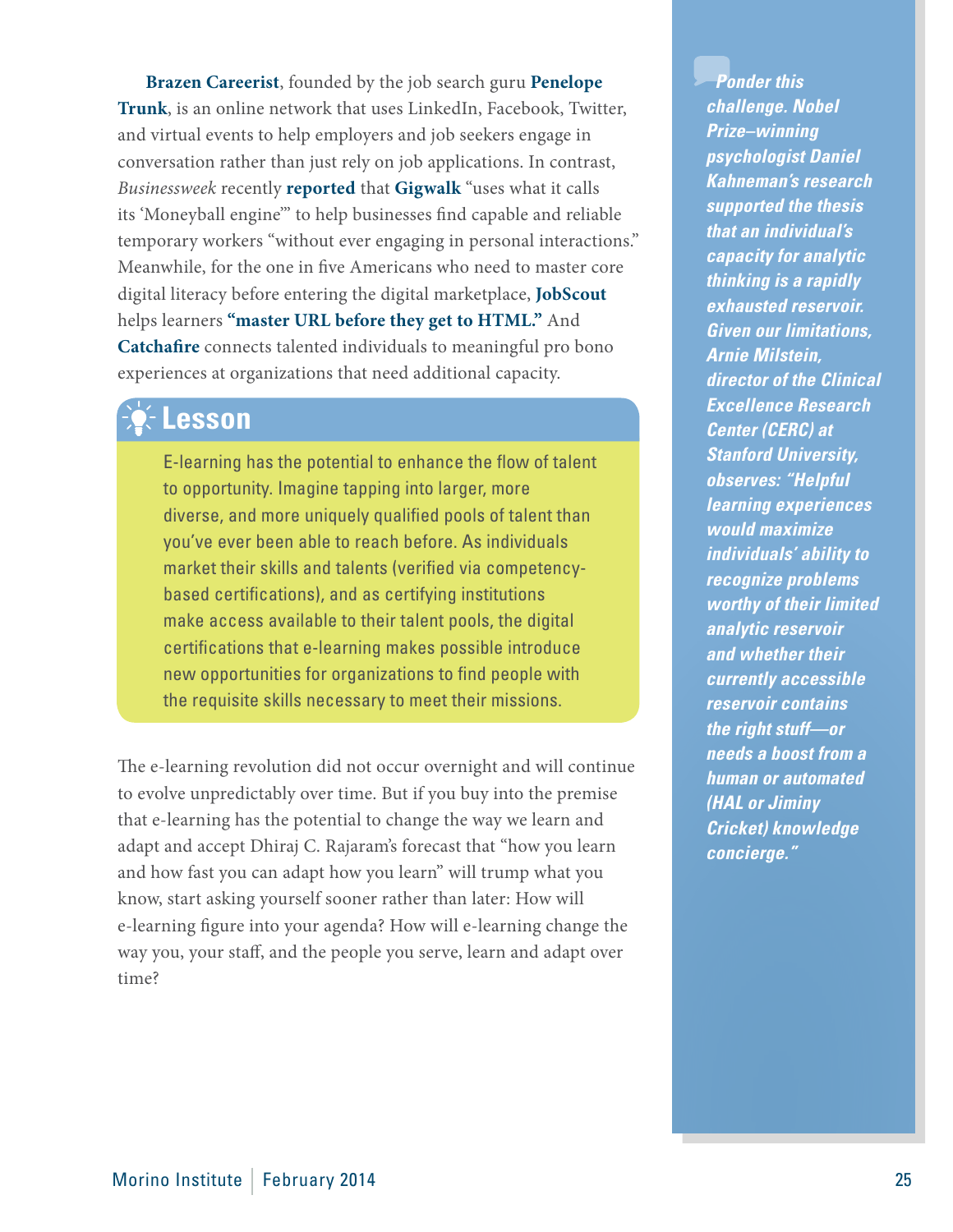# <span id="page-25-0"></span>**Ways to Get Started**

While we hope this report leads to a better understanding of the applicability and potential of e-learning in general, the considerations below offer specific ways to think about applying e-learning—individually, within your organization, and for your external audiences. In each case, e-learning can supplement your *existing* competencies or be used to develop entirely *new* skills and services. But remember, a digital device won't improve learning by itself, and it could just get in the way. It's not the online medium itself that has the potential to elevate learning; it's how you use it to engage more deeply, enhance creativity and collaboration, and continuously improve.

# **Individually: Engage Deeper, Continuously**

Taken together, e-learning innovations have passed a threshold that extends beyond previous individual learning opportunities. The speed at which you can access learning is now faster. The scope of educational offerings is broader. And increasingly, the education you can receive via online lectures, discussions, and simulations—with rich opportunities to engage with subjectmatter experts and peers—is *deeper*. To get started:

#### **1 Start Small, Stay Focused, But Open**

As one thought leader put it, "Learn a little, try it and experience it, reflect on what you observed, and cement the learning for real-world application. . . . Focused e-learning in specific areas is likely to be a better solution for busy leaders who are both flying the plane and learning to fly at the same time."

New portal sites such as **[Learn Big](http://leapofreason.org/learn-big), [SkilledUp](http://leapofreason.org/skilled-up)**, **[Noodle](http://leapofreason.org/noodle)**, and **[Knollop](http://leapofreason.org/knollop)** can be helpful for accessing and navigating e-learning content (ranging from Khan Academy lessons to courses provided through **[Coursera](http://leapofreason.org/coursera)**, **[edX](http://leapofreason.org/edx)**, **[Udacity](http://leapofreason.org/udacity)**, **[Udemy](http://leapofreason.org/udemy)**, and **[MIT OpenCourseWare](http://leapofreason.org/mit-open-courseware)** to professional training via **[Lynda](http://leapofreason.org/lynda)**). Some navigation sites even provide user ratings and reviews. But be prepared to sift through a lot of content, try things, and keep track of providers and instructors that suit you. If you are a nonprofit leader, you may want to check out the **[Gift of](http://leapofreason.org/cornerstone)  [Learning](http://leapofreason.org/cornerstone)** program from the Cornerstone on Demand Foundation, which provides nonprofits with access to e-learning resources at no cost.

**2 Learn from Millennials**<br>
Look to students and young people as technology guides and teachers. Advances over the past half-decade in cloud computing, social media, search, video, smartphones, and tablets have fundamentally reshaped how we function. When aggregated, they make for a different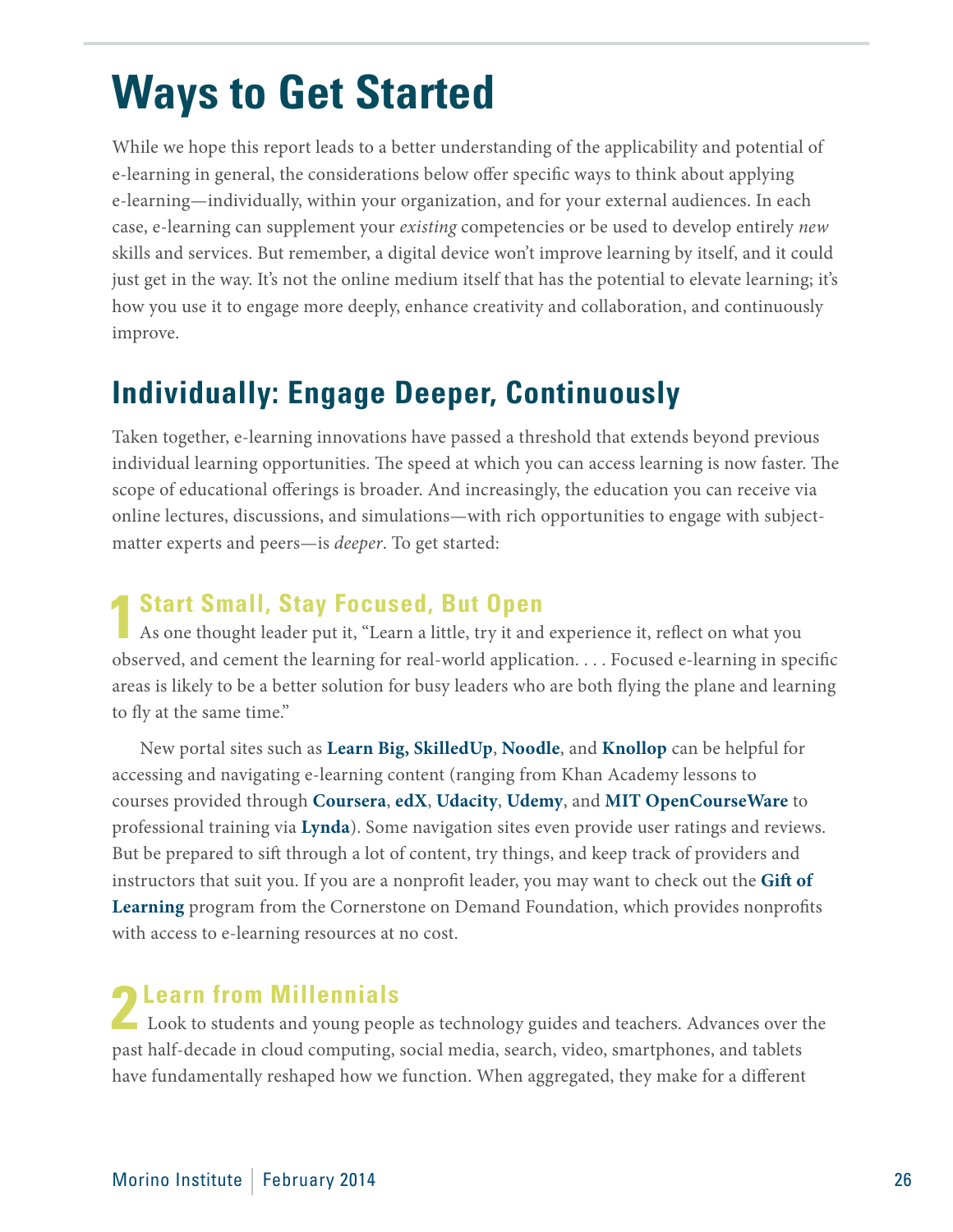world. While later adopters can help us understand the challenges these new technologies pose, younger millennials possess creative, integrative mindsets that can help the rest of us see what's possible.

We have a young colleague teaching us new ways to build websites and a young digital graphics designer showing us new ways to visualize information. By making them part of our core team and giving them license to tie disparate functions together, we have seen the quality of how we present our content improve.

**3 Use More Video** We can do a lot with video using smartphones, iPads, and other mobile devices, but consider investing in a decent video camera and webcam (learning guru Elliott Masie **[recommends](http://leapofreason.org/masie-great-webcam) [this one](http://leapofreason.org/webcam)**). *McKinsey Quarterly* recently **[reported](http://leapofreason.org/mckinsey-six-social-media-skills-every-leader-needs)**: "As video communication rises in importance, effective leadership will increasingly require the kind of creative skills we know from the world of 'auteur' filmmaking—an authentic voice, imagination, and the ability to craft compelling stories and to turn them into media products that make people take note and 'lean forward.'"

Video is not always the right medium, but it is playing an ever-increasing role in many aspects of our lives (now accounting for **[53% of all Internet traffic](http://leapofreason.org/video-rules-internet)** in North America) and organizations. As just two examples of this increased focus, consider the recent announcement of the third annual **[Video Experience Conference](http://leapofreason.org/kaltura-connect-2013-video-experience-conference)** and the success of the **[Nine Academy](http://leapofreason.org/nine-academy)**, a sophisticated video-learning lab that offers training in digital storytelling to organizations and individuals.

For advice on how to create engaging video content, we suggest logging on to **[edX101: How](http://leapofreason.org/edX101-how-to-create-edX-course)  [to Create an edX Course](http://leapofreason.org/edX101-how-to-create-edX-course)** and going straight to the "Producing Videos" section for guidance from the head of edX's media department and Sal Khan. If you'd like to try on-screen recording or remixing content, here are two free tools: **[Screencast-o-matic](http://leapofreason.org/screencast-o-matic)** (the easiest free tool out there for screen recording and voiceovers) and **[OERPUB](http://leapofreason.org/oerpub)** (a free publishing tool that allows you to bring together all the content you want, edit and adapt, and publish in a unified format).

# **Within Your Organization: Optimize and Innovate**

Over time, changes in technology have made it less costly and more feasible to codify, demonstrate, and share best practices among busy staff members across locations. Today's e-learning offers to further simplify and greatly improve many of these processes—from capture to presentation to participation. More important, e-learning can extend the learning conversation from one-way to two-way (indeed multiple-way). The traditional approach of documenting and distributing information too often results in static content that quickly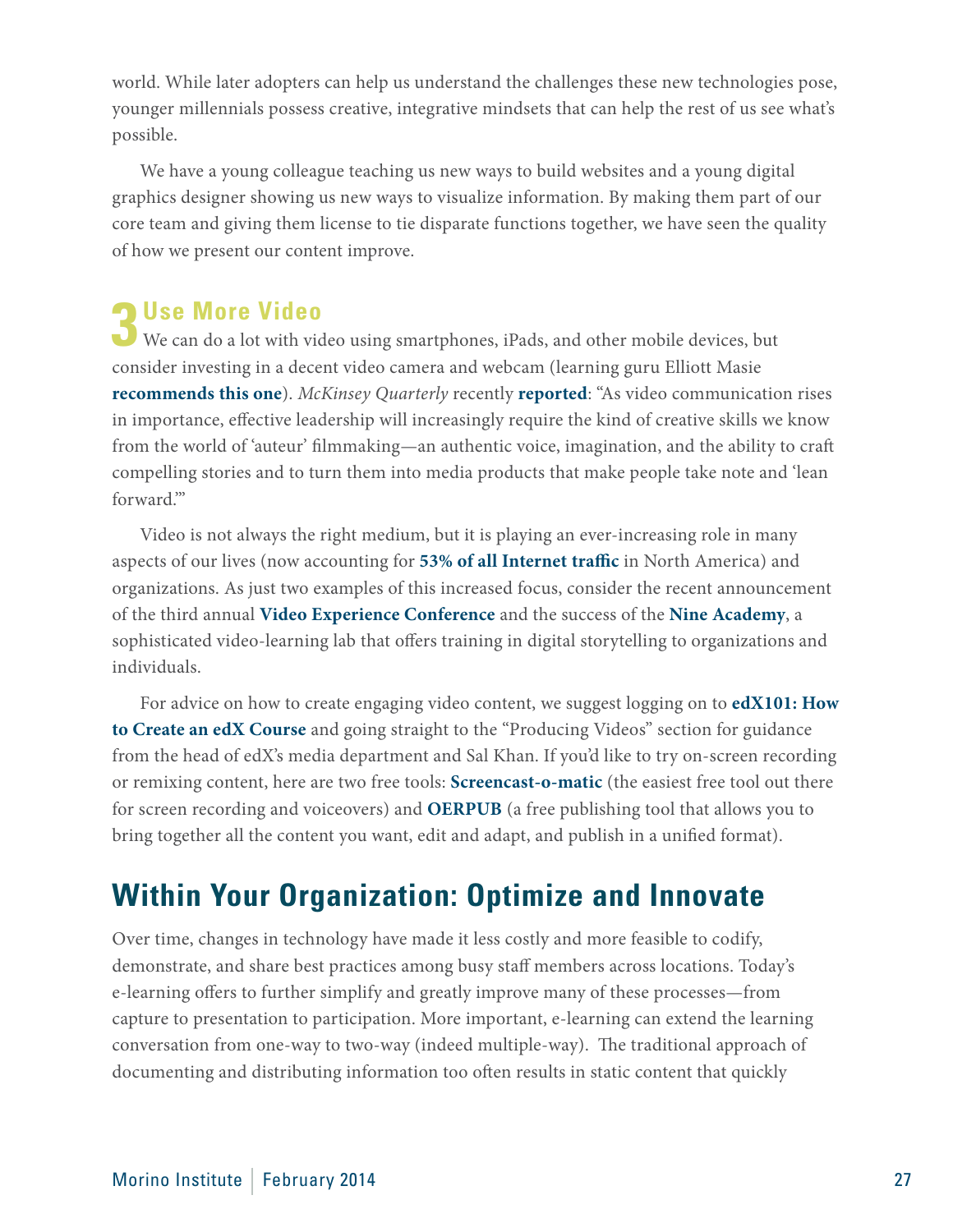becomes outdated. E-learning enables continuous improvement via an ongoing exchange of views, data, and information that can be tracked, analyzed, and adjusted. A few ways to get started:

#### **1Put E-Learning on Your Agenda**

If you buy into the premise that e-learning has the potential to change the way we transfer and access knowledge and, in turn, how we learn, and if you believe that how one learns and adapts will be key to most work, then consider putting e-learning on your organizational agenda. You might set up a "choreographed" session consisting of a dozen or so compelling and innovative examples of ways in which people are using e-learning for knowledge transfer and delivery. (In addition to examples offered throughout this report, you may also want to check out **[Udemy for Organizations](http://leapofreason.org/udemy-organizations)**, which allows businesses and organizations to create customized learning libraries and courses of their own for internal use.)

Mario did something similar in the mid-'90s when he and his team walked leaders from a child-advocacy organization through a series of websites to illustrate how the Internet was changing the face of politics and organizing in America. One leader shook her head and exclaimed, "I'm not sure whether to cry as I realize how far we are falling behind or celebrate as I see the potential for our work." The result was profound and led to online advocacy efforts that are considered mainstream today.

### **2Find Your E-Learning "Change Agent"**

Consider identifying or recruiting someone who will be your organization's inspiration and force for leveraging e-learning to rethink and improve operational processes, program and service delivery, and human capital development. Your change agent must be highly strategic, steeped in the ways of your organization, and able to effect change through program, development, communications, and executive staff alike. Akin to a chief information officer who advances the use of information and IT within an organization, this person would advance e-learning to improve organizational learning and processes—all in service of meeting organizational mission more effectively. Some larger organizations are already responding to the changing digital world by creating the role of **[chief digital officer](http://leapofreason.org/wikipedia-chief-digital-officer)**. Even if you can't create a formal position, you'll still need someone who understands change management and can inspire, demonstrate, nudge, encourage, suggest, and help navigate if you hope to integrate e-learning into your organizational DNA.

# **3 Designate or Become a "Learning Concierge"**

Apart from your "change agent," who must be a leader in your organization, consider designating someone with a background in professional development and training as your "learning concierge," charged with the responsibility of becoming an expert on videos, online courses, games, simulations, apps, and other online educational content relevant to the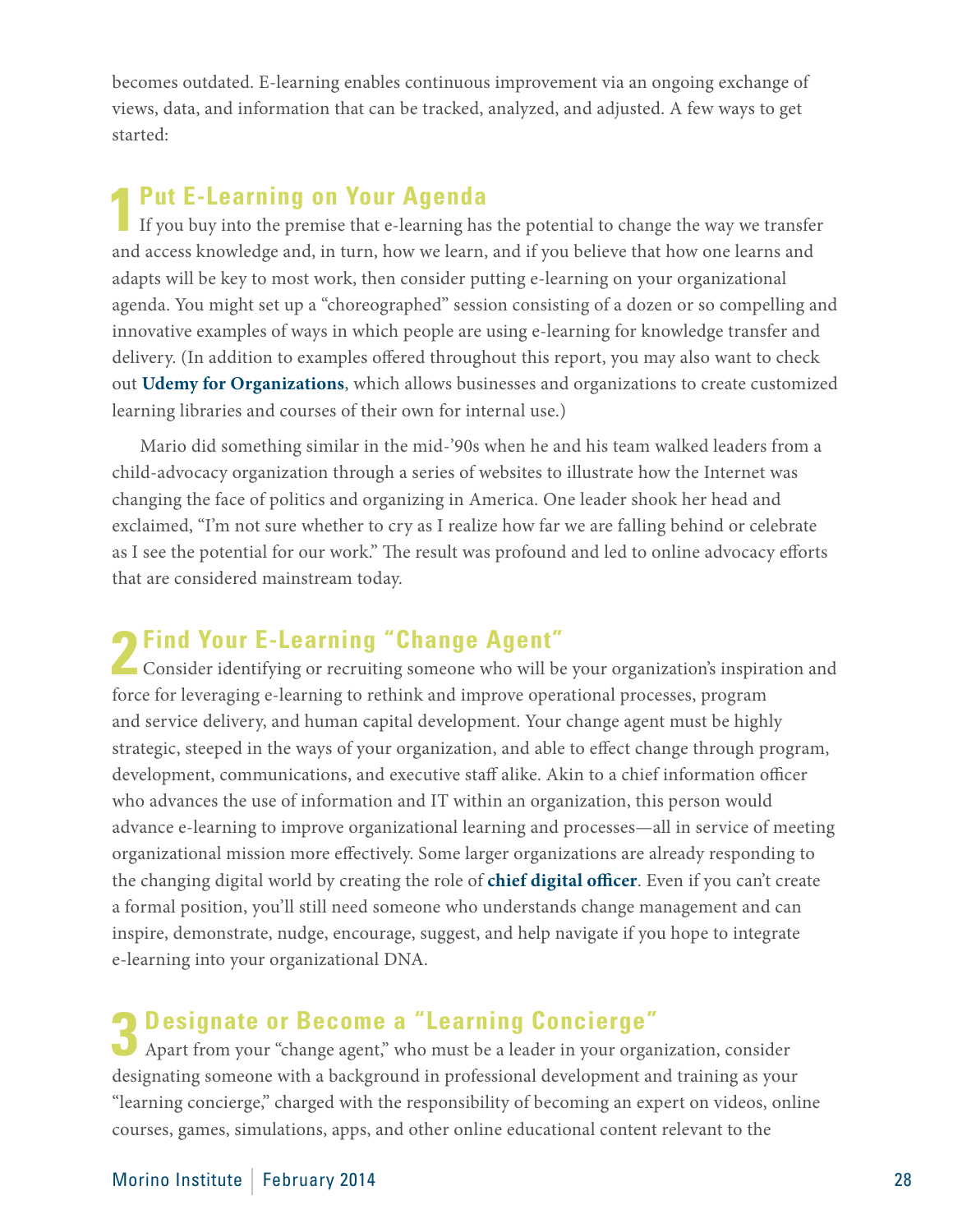needs of your organization. The key is developing an expertise in how to navigate, search, and find relevant content to tailor for others in your organization. The role of the learning concierge is more akin to the role of the **[modern librarian](http://leapofreason.org/npr-modern-makeovers-americas-libraries)**, with sophisticated navigation and communications skills, than to that of an administrator. As award-winning social learning expert Jane Hart **[explains](http://leapofreason.org/center-learning-performance-technologies-learning-concierge)**, the learning concierge provides "personal advice directly to workers on how they can address their own workplace learning and performance problems in the way that works best for them."

Author and social media guru Beth Kanter **[points out](http://leapofreason.org/peer-learning)** that the learning concierge fills the critical gap between directed learning (trainings, webinars, and the like) and self-directed/ self-managed workplace learning. According to Kanter, it requires a significant set of skills: "information curation skills, collaboration skills, community management and connected leadership skills." For support, check out the **[Learning Concierge Society](http://leapofreason.org/learning-concierge-society)**, which Hart set up in 2013as a new network for workplace-learning professionals. There are also **[workshops](http://leapofreason.org/learning-concierge-workshops)** that can help you get your learning concierge function up and running.

### **4Increase Your Knowledge Capture**

Consider using video for your communications, but also for knowledge capture. Footage you capture now—from webinars, trainings, Skype sessions, Adobe Connect working group sessions, and so on—can be used later to create videos that convey operational procedures, provide explanations, and serve as how-to guides. The video medium makes knowledge easily accessible. Capture it now, even if you're not yet sure how you will use it later.

#### **F** Realize the Power of Remixable Content

Once you are in the habit of capturing the knowledge you create, consider the power of remixing it with other rich content openly available on the Internet. Just as people use iTunes or Pandora to create playlists of their favorite music, educators and learners can remix various course modules to create "learning lists" of their favorite educational content or lessons. With video-editing capabilities on hand, you can create (and then update as needed) the highly customized content your organization needs to improve staff skills and the services you deliver.

# **For External Audiences: Share, Collaborate, Improve**

Enabled by computer networks and the Internet, vibrant communities of practice have played critical roles in enhancing sharing, learning, and cooperation for decades. Interactive online learning broadens the potential for sharing your institution's successes, lessons learned, and ways of doing business, as well as getting timely, relevant feedback from external audiences that span the globe. In this way, e-learning can enrich existing communities of shared interest and help you identify new approaches for your organization. Here are a few ways to get started: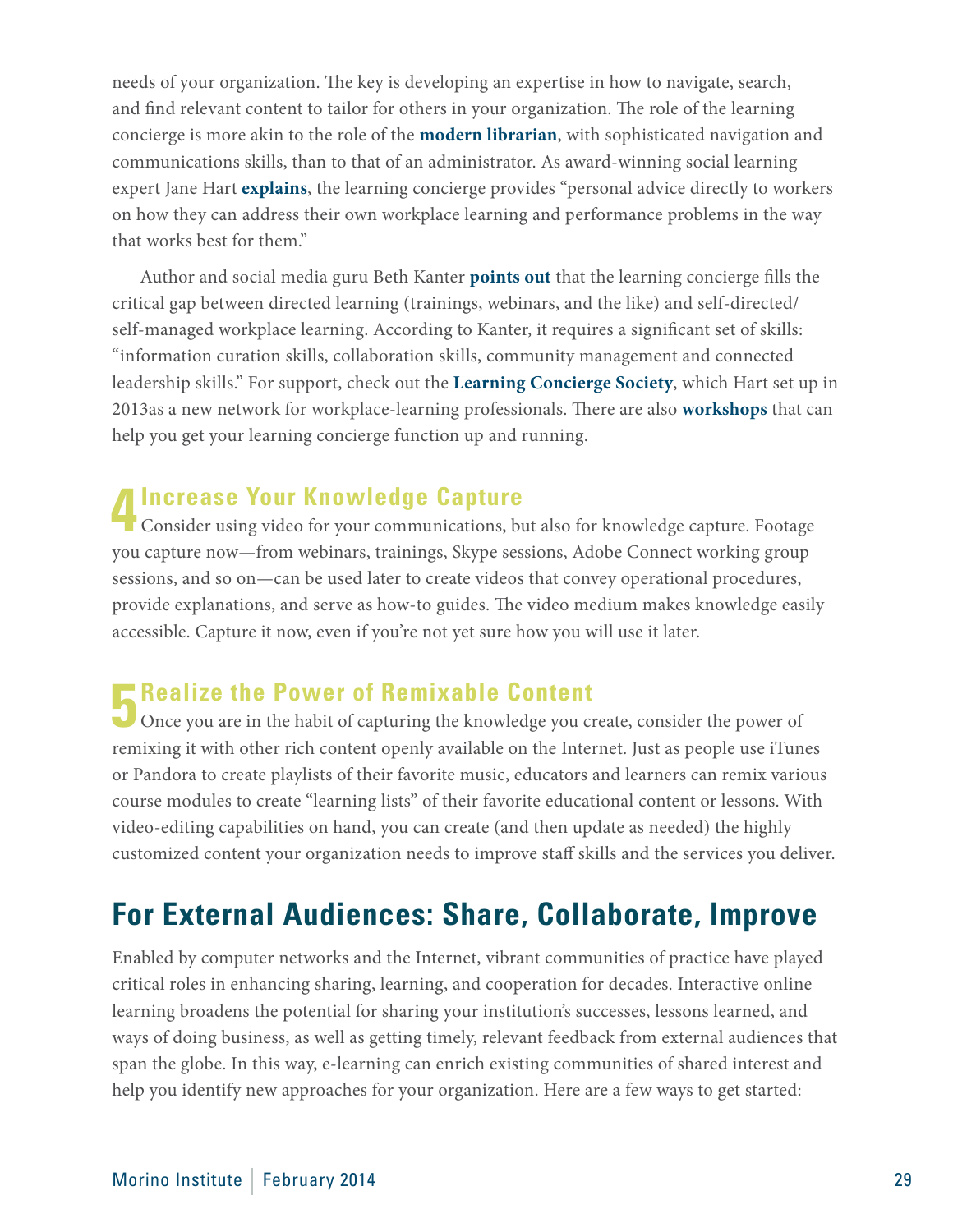#### **1Understand What's Involved**

Producing, packaging, and marketing e-learning content for external audiences beyond your organization is a big undertaking. Realize that e-learning is not just a new medium you can use to scale existing products and services. What worked in a classroom or conference room won't necessarily work online. Don't fall into the trap we hear far too many people contemplating: "We have great teachers and content. All we have to do is video them and put it online." Wrong! As one thought leader noted, "If you want an e-learning tool that helps people quickly refresh themselves, you can't make them sit through the whole course again."

Benefit from the experience of others who have been through the process of creating online courses. A few places we've found most useful are **[Devlin's Angle](http://leapofreason.org/devlinsangle-mooc)**, a professor's blog about his experience creating a MOOC; **[Ed Tech Frontier](http://leapofreason.org/ed-tech-frontier-pedagogy-moocs)**, which offers pedagogical recommendations from **[Paul Stacey](http://leapofreason.org/paul-stacey)**, an ed tech expert for adult learning with experience in both the public and the private sectors; a **[report from Duke](http://leapofreason.org/duke-report)** about what it takes to prepare a Coursera course; and advice from MOOC expert **[Donald Clark](http://leapofreason.org/donald-clark)** on everything from the design of questions to how images should be used.

Even when you have great e-learning content, you're still just getting started. How are you going to design, augment, or deliver it differently for greater effect? Will you add graphics, programmed interaction, animation, web design, simulation, multimedia, or assessment? The success of your e-learning content will depend on the content itself, of course, but it will also depend on how it is packaged, marketed, promoted, distributed, and supported. As one leader put it, "You can make an outstanding video but we know that it won't really transfer skills. . . . Interacting heavily with the customer/learner and being able to meet them where they're at and put them in control of their experience seems like it's the key skill to develop."

For most, entering the world of e-learning is going to take more talent, funding, planning, and research than you expected.

**2 Bring In the Experts**<br>
You don't have to go it alone, nor should you try. Organizations are sure to fail if they persist in launching e-learning offerings with existing staff resources and a cobbled-together infrastructure. Recognize up front the number of skillsets you are going to need, including course design, video editing, web design, production, and social media and online strategies.

Consider partnering with organizations that are production experts. Have an idea for a course? On the high end, consider partnering with Udacity, Coursera, edX, or NovoEd. It never hurts to ask! Otherwise, it's all the more necessary to invest in quality production, product management, and distribution capacities.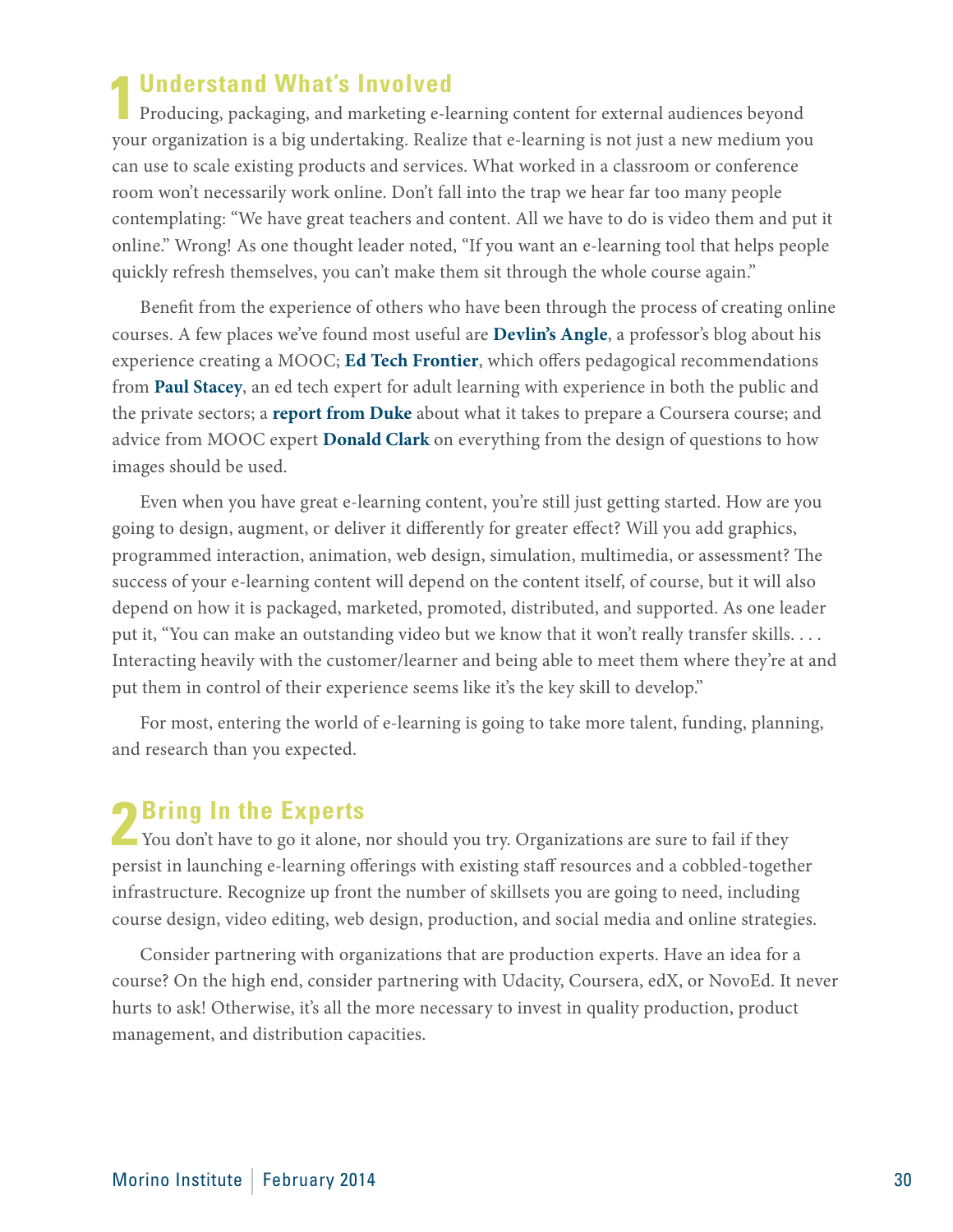**3** Adopt a Product (and Media) Mindset When you're producing content for an external audience, keep in mind that the expectations for product quality are high. You'll need to develop a product management capacity—someone who can lead "product design" (what it is and how it's delivered) and the overall integration of the work so it stays focused on satisfying user/market needs. Otherwise, while individual pieces of content may be great, they may end up appearing cobbled together rather than as a unified, marketable product.

**4Target Early Adopters** The market for e-learning is growing, but don't make the mistake of assuming that the audience you target for your offline work is the right audience for your online work. Not everyone in your current audience is ready. E-learning represents a fundamental change in approach. Focus your efforts on the predisposed, both within and beyond your current target audience. You're not going to convince people who don't think it makes sense—at least not any time soon. Early evidence indicates that the Georgia Tech **[online master's degree in computer](http://leapofreason.org/georgia-tech)  [science](http://leapofreason.org/georgia-tech)** targets a ready audience. In its first admissions process, the program turned away **[nearly 2,000 applicants](http://leapofreason.org/georgia-tech-mooc)**. As Georgia Tech, in partnership with Udacity, has demonstrated, the more you understand and encourage the "believers," the more your base of early adopters will grow, eventually bringing along those who are (or become, by desire or necessity) open to change.

### **5Prepare to Invest**

We've seen well-intentioned plans from well-intentioned organizations fail to take into account the financial investment required. Developing a single high-quality course can easily cost \$100,000 to \$150,000 or more. To get a sense of the cost drivers, check out these two infographics: **[Determining the Cost of a Custom E-learning Course](http://leapofreason.org/cost-elearning-course)** and **[The True Cost of 1](http://leapofreason.org/cost-create-elearning)  [Hour of Learning](http://leapofreason.org/cost-create-elearning)**.

There will always be remarkably talented people who produce wildly successful e-learning courses quickly and at surprisingly low cost (think Sal Khan). We admire and celebrate these luminaries and learn from their accomplishments and innovations. But they are rare outliers. Producing high-quality, effective e-learning courses generally takes significant time, talent, and money.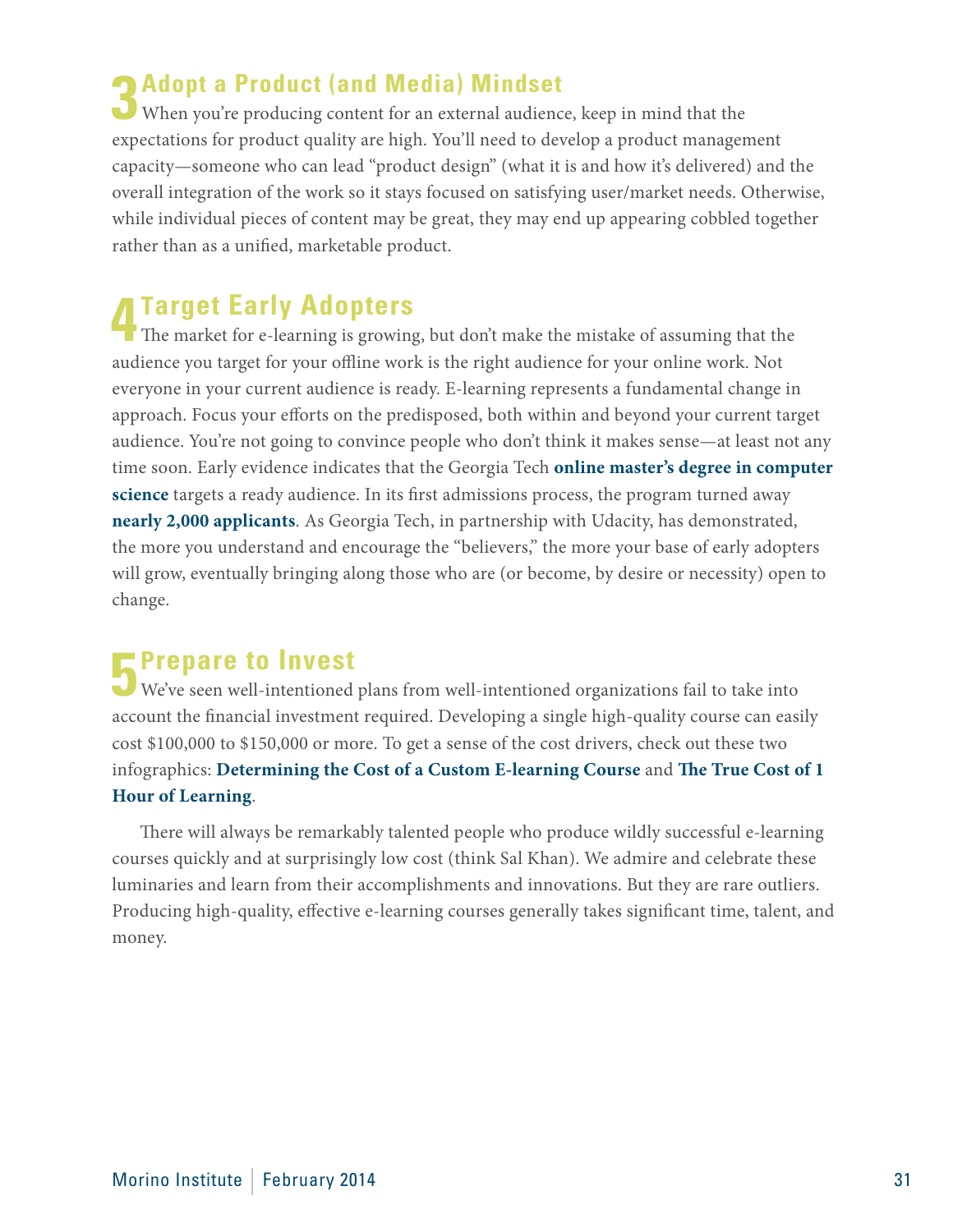# <span id="page-31-0"></span>**Appendices Methodology**

**[Katie Paris](http://leapofreason.org/katie-paris)** an[d](http://www.vppartners.org/bio/mario-morino) **[Mario Morino](http://leapofreason.org/mario-morino)** conducted this landscape with support from other members of the Leap of Reason team and trusted advisors.

We asked connectors and influencers in higher education, venture capital, e-learning institutions, consulting, and information technology for advice on whom to engage and what to explore. We then conducted interviews with more than 100 leading thinkers, practitioners, entrepreneurs, and analysts from institutions including AchieveMission; Arizona Community Foundation; Case Western Reserve University; Course Gateway; Coursera; General Atlantic, LLC; Harvard University; William and Flora Hewlett Foundation; Institute for Healthcare Improvement; Khan Academy; Leidos; Northern Virginia Community College; Rio Salado Community College; SAIC; Stanford University; and various ed tech startups. We supplemented these meetings with webinar and conference attendance (e.g., **[Saylor](http://leapofreason.org/saylor-digital-ed-conference-2013)  [Foundation Digital Education Conference](http://leapofreason.org/saylor-digital-ed-conference-2013)**, Society for Applied Learning Technology's (SALT) **[Interactive Learning Technologies Conference](http://leapofreason.org/SALT-conference-2013)**).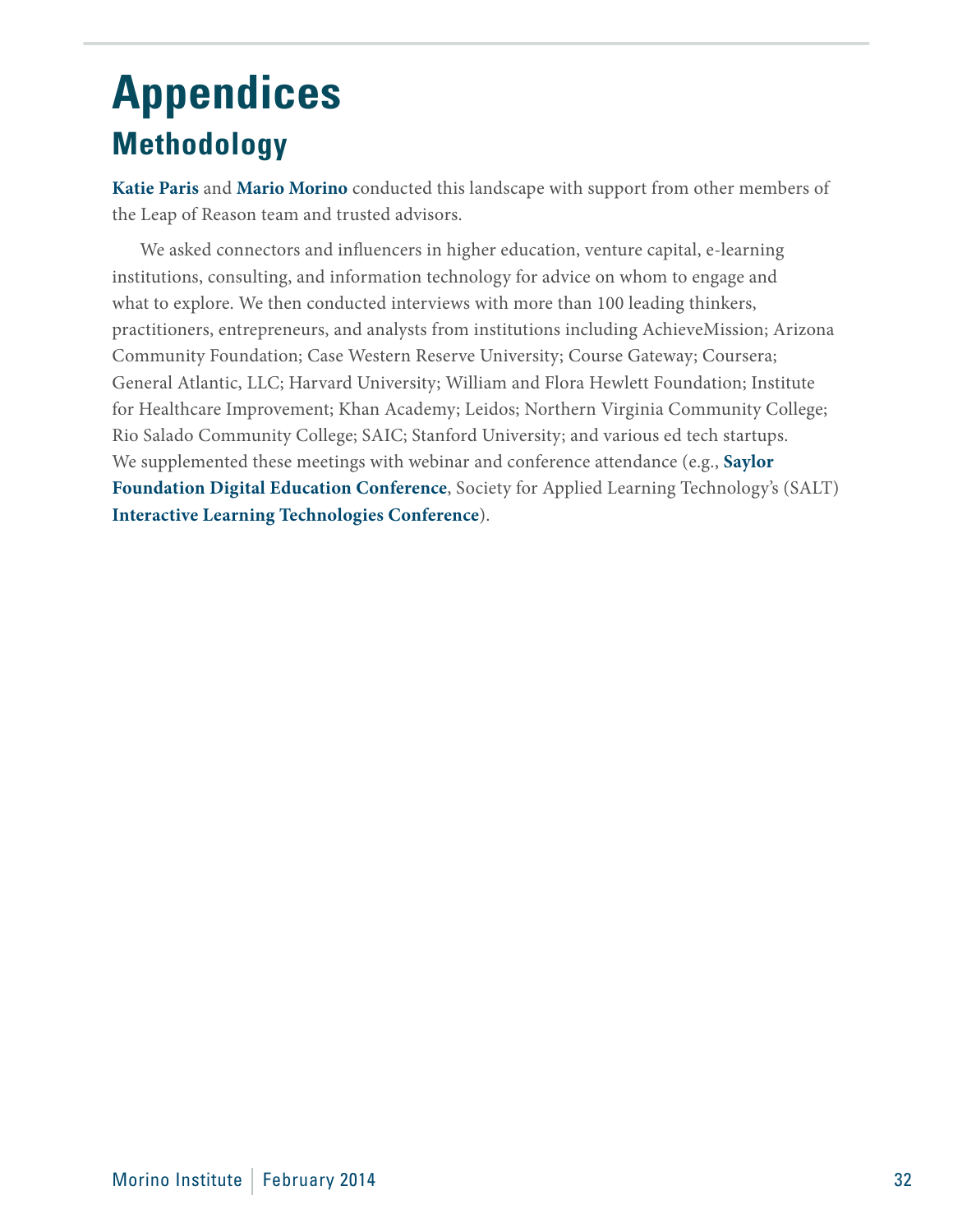# <span id="page-32-0"></span>**Acknowledgments**

Though this report is unlikely to introduce any "new business" to those we engaged, we hope it does justice to the excellent input of the scores of individuals who graciously shared their insights with us, in particular Erv Blythe at Virginia Tech; Lev Gonick at OneCommunity (formerly at Case Western Reserve University); Bruce Guile and Damian Saccocio at Course Gateway; Vivian Guilfoy at the Education Development Center (EDC); Pat Hedley at General Atlantic, LLC; Beth Kanter, author and social media guru; Pang Wei Koh at Coursera; Lou Pugliese (formerly at Blackboard and Moodle); Jim Reid (formerly of SAIC); Fred Rothe at Leidos; Steve Seleznow at the Arizona Community Foundation; James Shepard at AchieveMission; Bob Templin at Northern Virginia Community College; and the 12 leaders at Stanford University who graciously made time and shared insights during a three-day campus visit.

And, finally, our thanks to the entire Leap of Reason team who provides behind-the-scenes and often unheralded support for all of our work. Special thanks to Lowell Weiss and Cheryl Collins, co-editors for *Leap of Reason*, for their overall counsel and editorial support; Josh Maxwell for graphics and print design work; Michelle Arquillo for distribution research and assistance; Tim Greenleaf for web design and implementation; and Katya Rice for copyediting.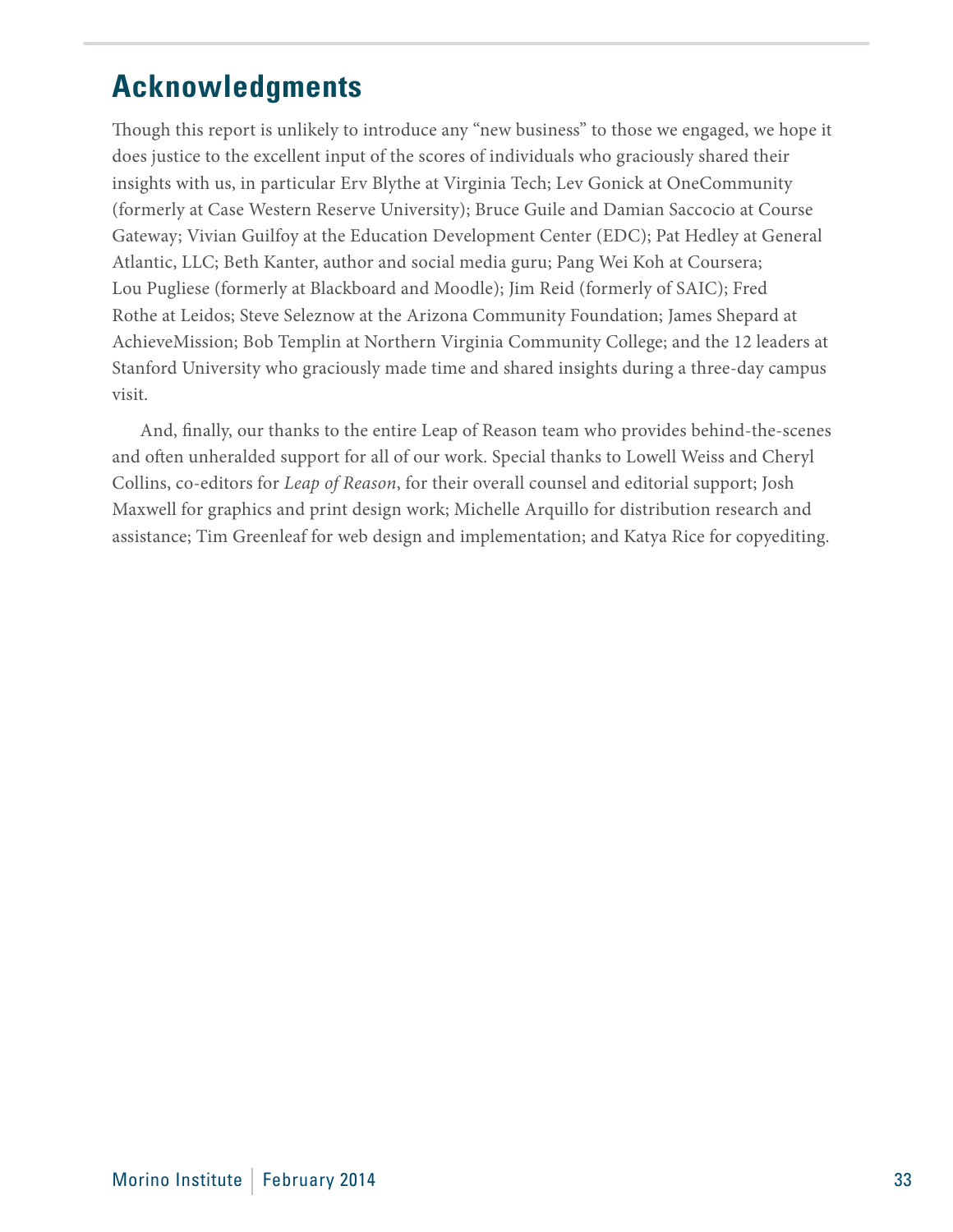# <span id="page-33-0"></span>**Definitions**

Definitions for e-learning range from narrow to broad. While some focus narrowly on online instruction programs, from traditional distance-learning courses to the more recently hyped MOOCs, others much more broadly encompass all forms of technology that may be employed for content delivery and access, digital collaboration, and coordination. Glossaries provided by the **[American Society for Training and Development](http://leapofreason.org/ASTD-glossary)** (ASTD), the primary association of the professional training field, and the **[Society of Applied Learning Technology](http://leapofreason.org/SALT-glossary)** (SALT) offer encompassing definitions, but the **[Wikipedia definition](http://leapofreason.org/wikipedia-E-learning)** is most inclusive:

E-learning includes numerous types of media that deliver text, audio, images, animation, and streaming video, and includes technology applications and processes such as audio or video tape, satellite TV, CD-ROM, and computerbased learning, as well as local intranet/extranet and web-based learning. Information and communication systems, whether free-standing or based on either local networks or the Internet in networked learning, underlie many e-learning processes.

Wikipedia also captures the diverse applications of e-learning:

E-learning can occur in or out of the classroom. It can be self-paced, asynchronous learning or may be instructor-led, synchronous learning. E-learning is suited to distance learning and flexible learning, but it can also be used in conjunction with face-to-face teaching, in which case the term blended learning is commonly used.

To fully capture its cross-sector implications, we accept the broadest definition of e-learning and extend it to include learning occurring through social media and a myriad of online community approaches such as Twitter, YouTube, Facebook, iTunes, Skype, LinkedIn, Pinterest, Google Docs, Ning, Dropbox, Adobe Connect, and Google Groups—all of which appear on the **[Top 100 Tools for Learning](http://leapofreason.org/center-learning-performance-technologies-top-100-tools)** 2012 (Twitter ranks number 1). We also include game-based learning and simulations, because they too, have already demonstrated tremendous potential as learning tools.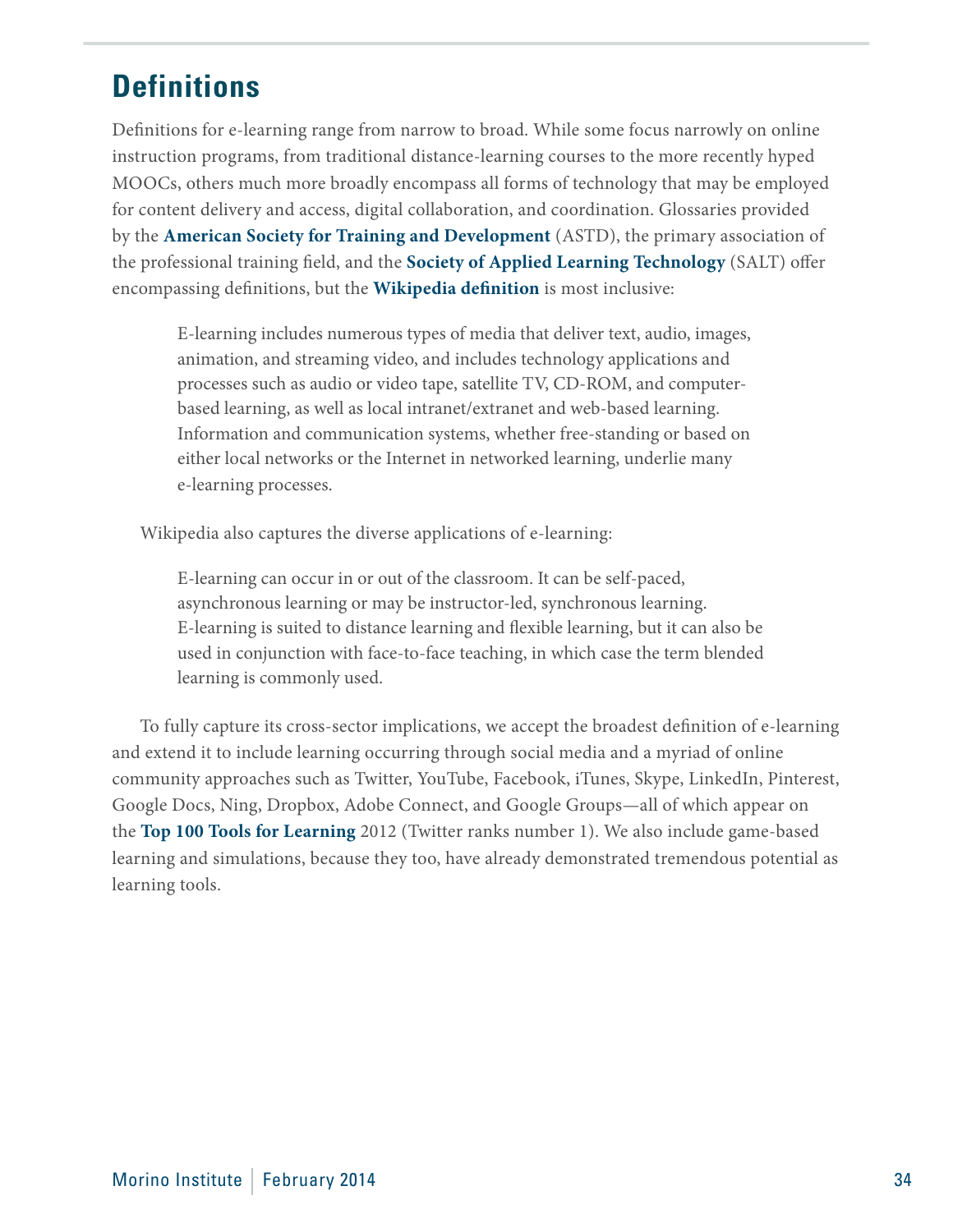# <span id="page-34-0"></span>**List of Resources**

For those new to this topic and interested in learning more, we suggest:

**Three reports** that capture the hype surrounding MOOCs and the potential of online learning to transform education, as well as an analysis of how the field should prepare to adapt:

- *[Massive Open Online Courses: Higher Education's Digital Moment?](http://leapofreason.org/universities-UK-moocs) (Universities UK, May* 2013)
- [An Avalanche is Coming: Higher Education and the Revolution Ahead](http://leapofreason.org/pearson-avalanche) (Pearson, March 2013)
- *• [American Revolution 2.0: How Education Innovation Is Going to Revitalize America and](http://leapofreason.org/gsv-american-revolution-2-0)  [Transform the U.S. Economy](http://leapofreason.org/gsv-american-revolution-2-0)* (GSV Advisors, July 4, 2012)

More **skeptical views**:

- **"[The Pedagogy of MOOCs"](http://leapofreason.org/ed-tech-frontier-pedagogy-moocs)** An ed tech expert argues that MOOC pedagogy needs work.
- **["Without structure, learning crumbles"](http://leapofreason.org/washington-post-commentary-without-structure-learning-crumbles)** The dean of UVA's School of Business argues that a disaggregated education "doesn't prepare you for life, and especially for professional life."
- • **["MOOC Skeptics at the Top](http://leapofreason.org/inside-higher-ed-survey-finds-presidents-skeptical-moocs)"** and *["New England Colleges Under Stress](http://leapofreason.org/nebhe-new-england-colleges-under-stress)"* A 2013 Gallup survey finds skepticism of MOOCs among college presidents, while a New England Journal of Higher Education study finds that they are much more confident in their own ability to adapt than in that of their competitors.

A **balanced view** from the Christensen Institute: **"[Will computers replace teachers?](http://leapofreason.org/christensen-institute-will-computers-replace-teachers)"** (A preview of the answer: no way, but education "will not meet modern needs at scale if we don't innovate").

Recent **recommendations** from the **[President's Council of Advisors on Science and](http://www.whitehouse.gov/blog/2013/12/18/pcast-considers-massive-open-online-courses-moocs-and-related-technologies-higher-ed)  [Technology \(PCAST\)](http://www.whitehouse.gov/blog/2013/12/18/pcast-considers-massive-open-online-courses-moocs-and-related-technologies-higher-ed)** underscoring the promise of MOOCs and high-tech educational tools, but also the need for continued experimentation and flexibility.

A fairly **comprehensive mapping** of the "Indicators Pointing to Disruptive Innovation in Higher Education" in this **[clickable infographic](http://leapofreason.org/higheredforecast-infographic)**. And **in-depth analysis** of the forces disrupting higher education in the book, *[The Innovative University: Changing the DNA of](http://leapofreason.org/amazon-innovative-university)  [Higher Education from the Inside Out](http://leapofreason.org/amazon-innovative-university)*, by Clayton Christensen and Henry J. Eyring (July 2011).

A thoughtful look at the **latest trends** accelerating ed tech adoption and the challenges impeding it in the New Media Consortium's *[NMC Horizon Report > 2013 Higher Education](http://leapofreason.org/nmc-2013-horizon)* and their **[Preview](http://leapofreason.org/ncm-2014-horizon-preview)** for 2014 (full report to be released this month). While the reports focus on